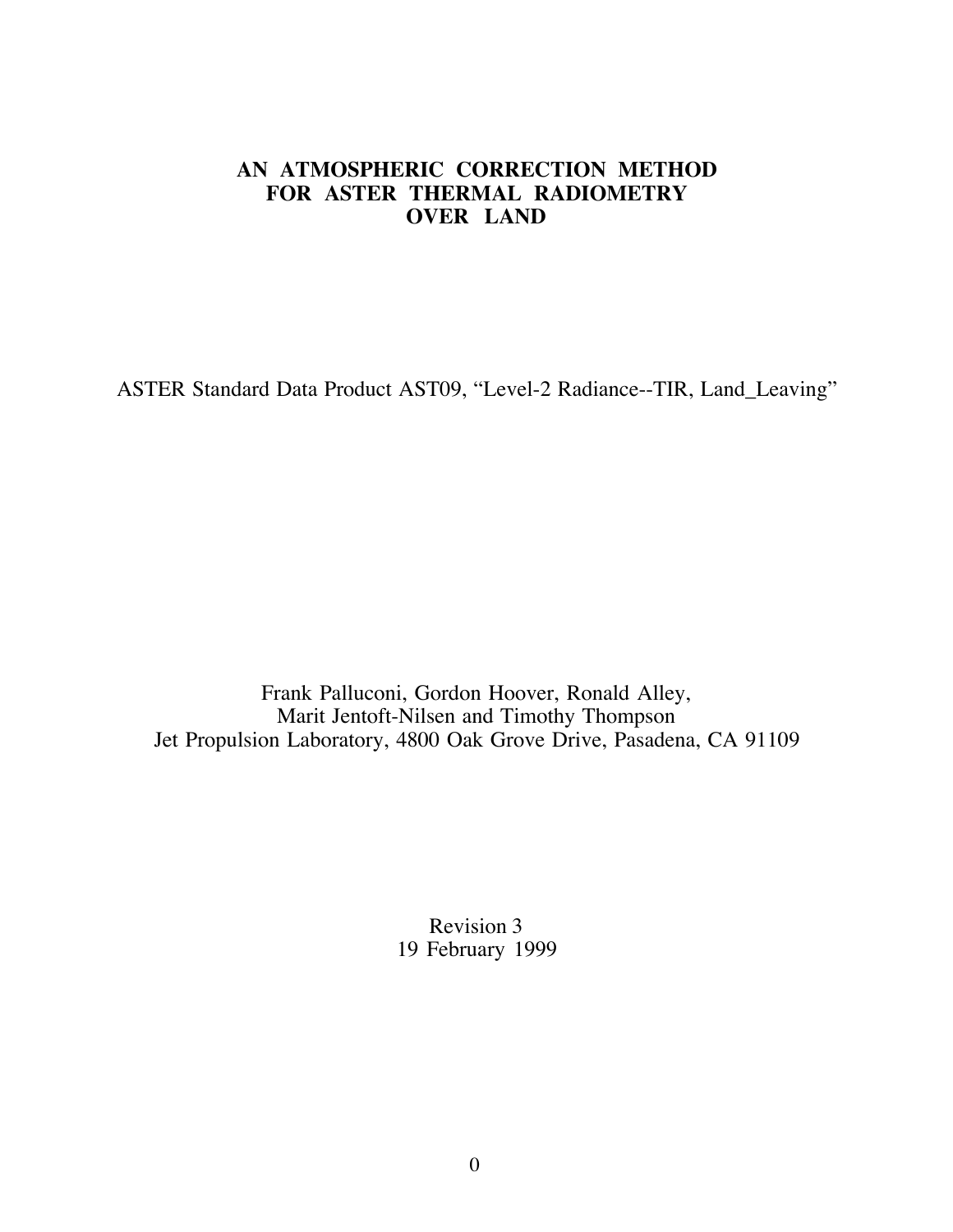|  |  | <b>TABLE OF CONTENTS</b> |
|--|--|--------------------------|
|--|--|--------------------------|

|    |                                                                                                                                            | Page Number    |
|----|--------------------------------------------------------------------------------------------------------------------------------------------|----------------|
| 1. | Introduction                                                                                                                               | $\overline{2}$ |
| 2. | Overview                                                                                                                                   | $\overline{2}$ |
|    | 2.1<br>Approach<br>$2.2\phantom{0}$<br>ASTER Thermal Infrared (TIR) Subsystem<br>Characteristics                                           | 4<br>6         |
| 3. | Algorithm Description                                                                                                                      | 7              |
|    | 3.1<br>Choice of the Atmospheric Radiative Transfer                                                                                        | 8              |
|    | Model<br>3.2<br>Sources for Atmospheric Parameters                                                                                         | 9              |
|    | 3.2.1 Temperature and Water Vapor Profiles<br>3.2.2 Ozone<br>3.2.3 Aerosols                                                                | 9<br>10<br>10  |
|    | 3.3<br>Adaptation of the Input Parameters to MODTRAN<br>The Sensitivity of the Derived Radiance to Error<br>3.4<br>in the Input Parameters | 11<br>11       |
|    | Profiles for Temperature, Water Vapor, Ozone<br>3.4.1<br>and Aerosols                                                                      | 11             |
|    | 3.4.2 Elevation                                                                                                                            | 14             |
|    | 3.5 Calibration and Validation                                                                                                             | 17             |
|    | 3.5.1 Pre Launch<br>3.5.2 Post Launch<br>3.5.3 Formal Validation Plan                                                                      | 17<br>18<br>19 |
|    | References                                                                                                                                 | 25             |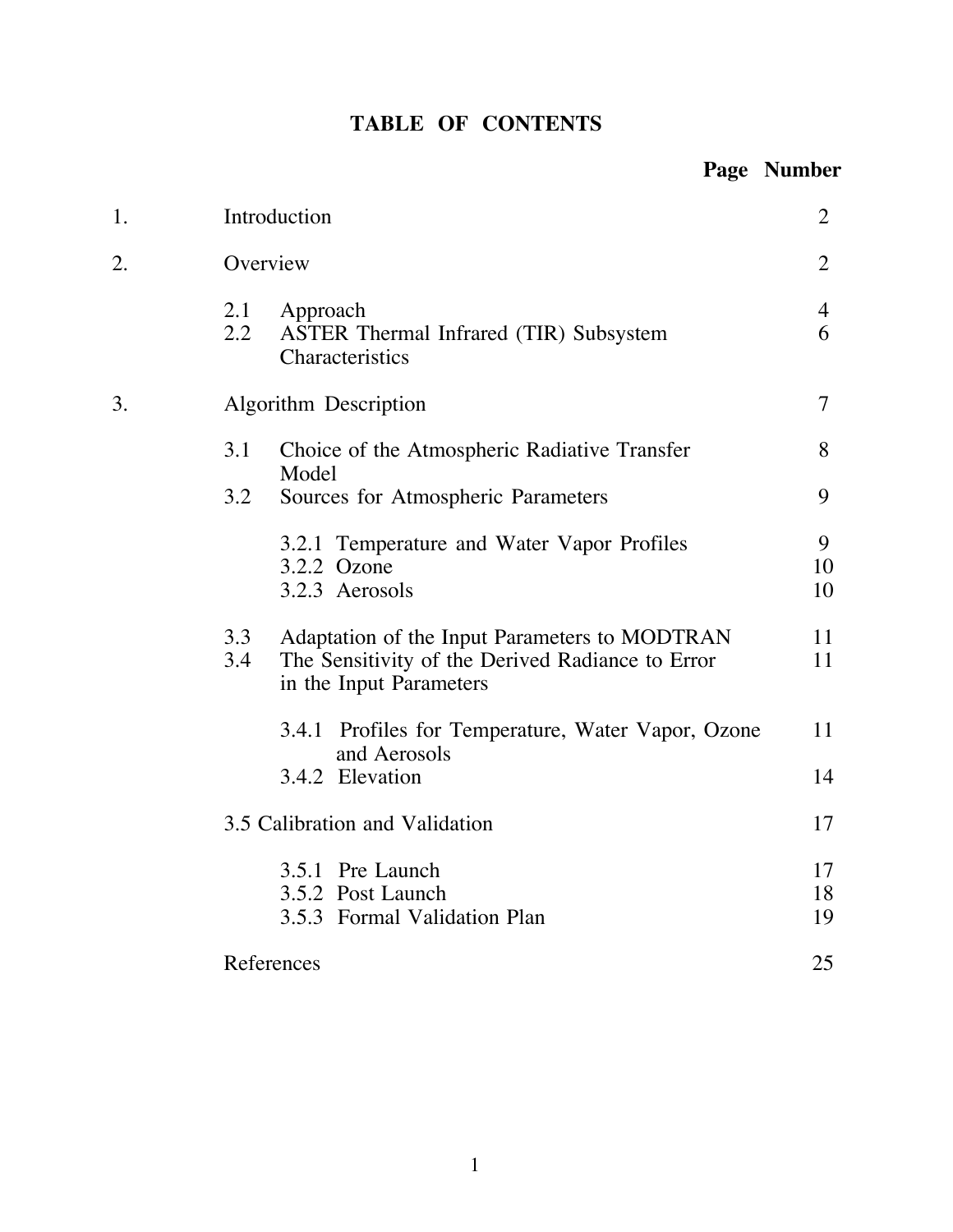#### **AN ATMOSPHERIC CORRECTION METHOD FOR ASTER THERMAL RADIOMETRY OVER LAND**

ASTER Standard Data Product AST09, "Level-2 Radiance--TIR, Land\_Leaving"

Frank Palluconi, Gordon Hoover, Ronald Alley, Marit Jentoft-Nilsen and Timothy Thompson Jet Propulsion Laboratory, 4800 Oak Grove Drive, Pasadena, CA 91109

#### **1. Introduction**

The objectives of the ASTER investigation in the thermal infrared include, among other things, providing estimates of the radiance leaving the land surface. The radiance, which is measured by the ASTER instrument, includes emission, absorption and scattering by the constituents of the earth's atmosphere. The purpose of the atmospheric correction method, described in this document, is to remove these effects providing estimates of the radiation emitted and reflected at the surface. Atmospheric corrections are necessary to isolate those features of the observation, which are intrinsic to the surface, from those caused by the atmosphere. Only after accurate atmospheric correction can one proceed to study seasonal and annual surface changes and to attempt the extraction of surface kinetic temperatures and emissivities.

The position of the Thermal InfraRed (TIR) surface leaving radiance in the ASTER data product flow is shown at the middle right of Diagram 1. This product and its associated uncertainty are the primary inputs for the separation of surface kinetic temperature and spectral emissivity for the ASTER thermal infrared channels.

#### **2. Overview**

ASTER will provide thermal infrared, multichannel (5), high spatial resolution (90 m) images of most of the earth's land surface. Previous imaging instruments notably AVHRR, the Landsat Thematic Mappers (TMs) and the Heat Capacity Mapping Mission (HCMM) either possessed lower spatial resolution (AVHRR, HCMM) or provided a single channel of thermal data (TM, HCMM). For these instruments, the data has usually been provided to the user without atmospheric correction.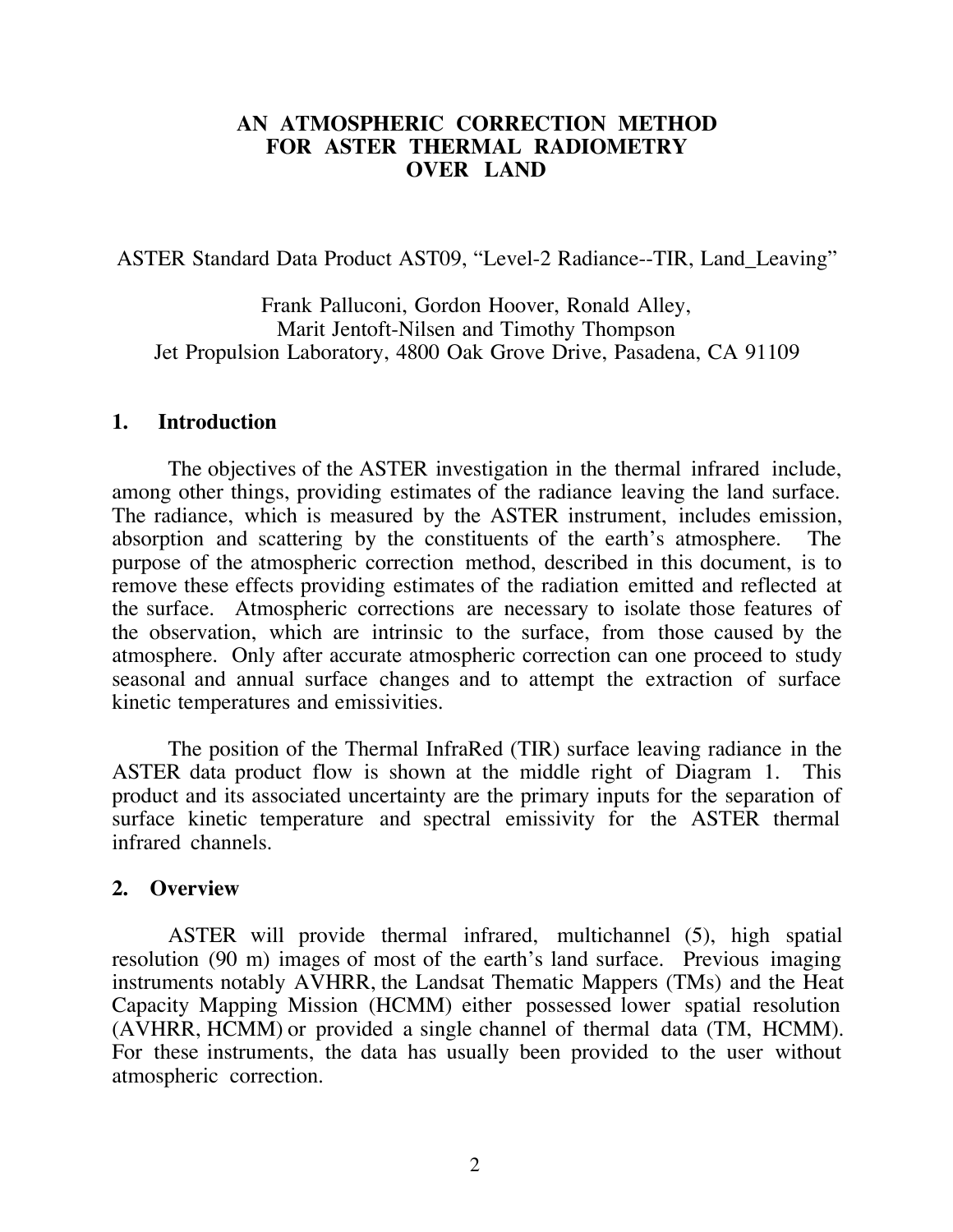The noise equivalent delta temperature performance of the ASTER thermal infrared (TIR) channels is to be 0.3 K or better. Results presented from testing of the flight model in June of 1996 indicated the laboratory performance of the TIR subsystem is 0.2 K or better. At the instrument, the accuracy of measurement expressed as a brightness temperature, is to be 1 K or better in the range 270 to 340 K. The goal of the atmospheric correction procedure is to keep the residual error due to uncompensated effects as low as possible. In most circumstances we would like the residual error to be under 1 K.

#### **2.1 Approach**

The approach proposed here for atmospheric correction in the thermal infrared involves two fundamental elements: 1) the use of a radiation transfer model capable of estimating the magnitude of atmospheric emission, absorption and scattering and 2) the acquisition of all the necessary atmospheric parameters (e.g. temperature, water vapor, ozone, aerosol profiles) at the time and location of the measurement to be corrected.

The radiance leaving the surface,  $L_{\text{sur}}$ , (which is a combination of both emission and reflection) is related to the radiance derived from the sensor,  $L_{\text{sen}}$ , the transmission of the atmosphere,  $T_r$ , and the atmospheric path radiance, Lpath, (which arises from both atmospheric emission and scattering) by the following equation:

 $L_{\text{sat}} = L_{\text{sur}} * T_{\text{r}} + L_{\text{path}}$ 

The radiation transfer model is used to calculate the atmospheric transmission and path radiance allowing the surface radiance to be determined.

The surface leaving radiance is a combination of radiation emitted by the surface and sky irradiance reflected by the surface. If the spectral emissivity of the surface is known these two components can be separated. For this reason the Level 2 TIR atmospheric correction product will include the band integrated sky irradiance for each pixel of the five ASTER TIR channels.

#### **Diagram 1**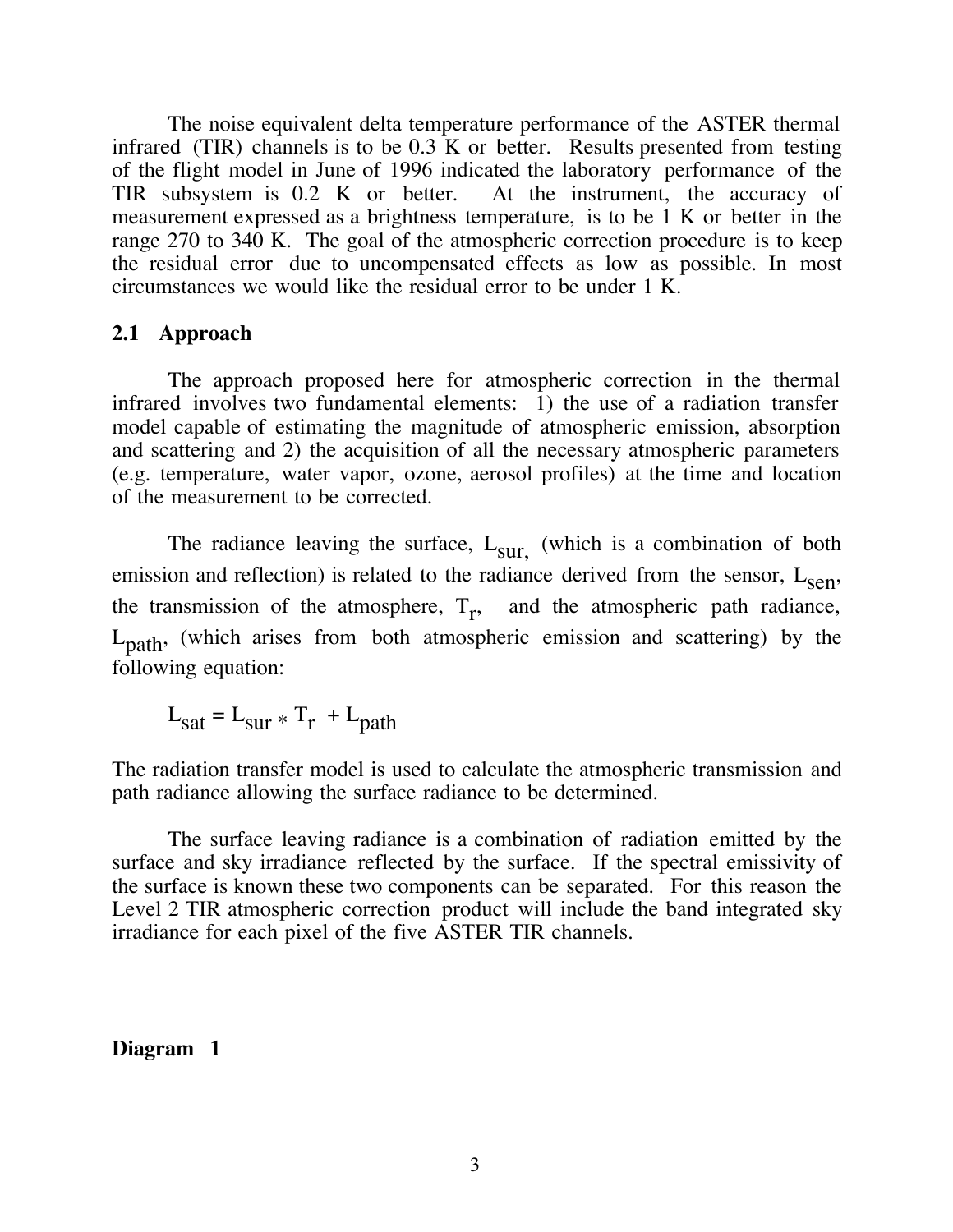

# **ASTER Product Inter-Dependencies**

**1 Produces a cloud mask that is incorporated into other products**

**2Computed simultaneously with Radiance at Surface**

**3 Refers to a database of DEM data regardless of the source**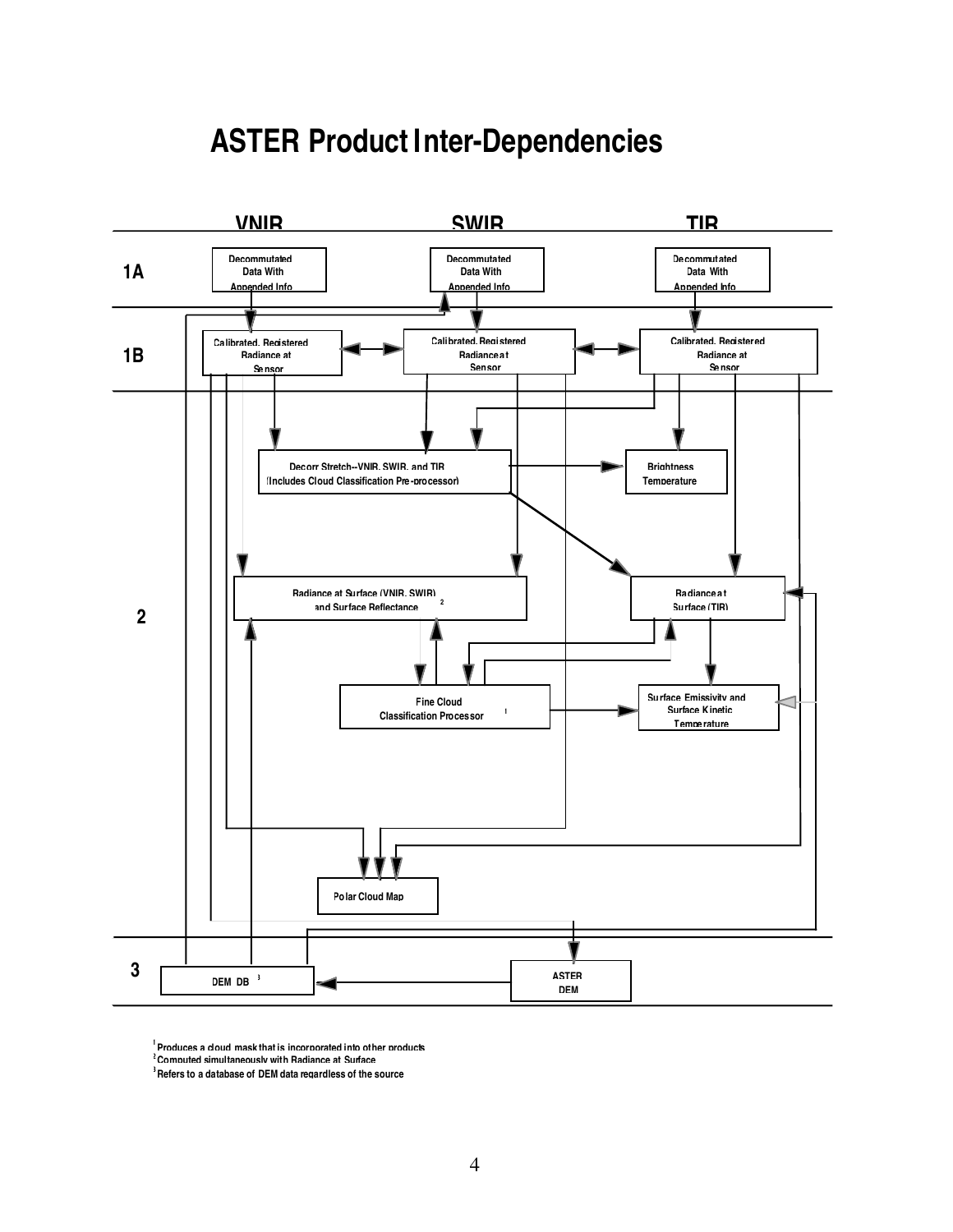Alternatives to this approach do exist, such as the "empirical" methods, which have been successfully used for obtaining sea surface temperature estimates (Hilland et al., 1985). These alternates use "split window" or multichannel measurements to derive the sea surface temperature (Prabhakara et al., 1975, McMillin, 1975, Deschamps and Phulpin, 1980). This method is based on establishing an empirical relationship between water temperatures measured at the sea surface and the brightness temperatures measured in two or more strategically chosen spectral channels. The difference between the brightness temperatures in several channels can be used to estimate and remove the atmospheric influence. When such approaches have been used over land, they have produced mixed results (Price, 1984). They are not proposed here for three reasons: 1) the ASTER thermal infrared channels have been placed in the clearer regions of the atmospheric 8-13 µm window region providing less "leverage" on atmospheric effects, 2) in general the spectral emissivity of the land surface is not known as it is for water and it is highly variable depending on many factors including composition, fractional vegetation cover and surface moisture content and 3) the multichannel method, depending as it does on channel-to-channel temperature differences, is very sensitive to the measurement noise inherent in the instrument and the absolute accuracy of the radiance for each channel.

The effect of emissivity variations on two-channel (split-window) methods has been examined in detail by Becker (1987) showing the method requires both an absolute knowledge of the mean emissivity of the channels used and their difference in emissivity. For AVHRR channels 4 and 5 the mean emissivity must be known to 0.005 and the difference in emissivity to  $7x10^{-4}$  for the error in the surface temperature derived to be of order 0.5 K from this effect. In general the emissivity of the land surface is not known to this accuracy and precision.

The effect of brightness temperature inaccuracies on multichannel sea surface temperature (MCSST) methods has been investigated by Wan and Dozier (1996). These authors show, (using MCSST formulas for AVHRR channels 3, 4 and 5) with a simple error analysis, that errors in channel brightness temperature are multiplied by 6 for the two channel case and by 3 for the three channel case when converted to uncertainty in sea surface temperature. This places a limitation on the noise and accuracy, which is acceptable for the systems to be used with the multichannel method.

For the reasons given above we have not proposed a multichannel atmospheric correction approach for the derivation of land surface temperature. However, this approach does have the very strong advantage that it uses measurements from the time and place of interest and thus inherently attempts to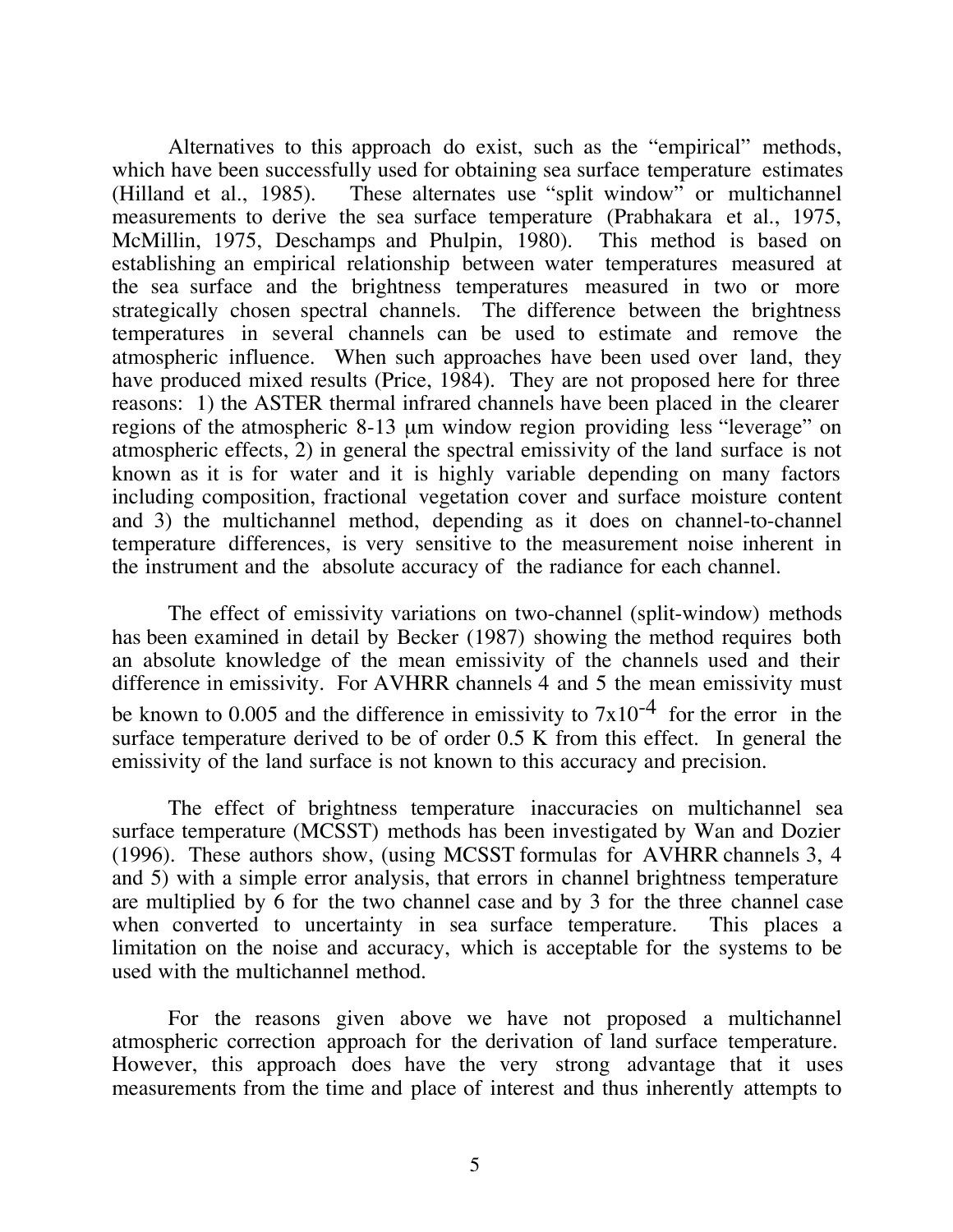account for the atmosphere on a pixel by pixel basis. It is fortunate that Wan and Dozier (1996) propose such an approach for the derivation of land surface temperature from MODIS. The MODIS channels were selected in part with such a method in mind and the longer integration time available to MODIS provides for a considerably lower system noise than is possible with ASTER. Comparison of ASTER and MODIS results will perhaps lead to a better understanding of the relative power of the two methods for land surfaces.

The method proposed here for atmospheric correction of the ASTER thermal infrared data is a "clear sky" method in that it does not attempt to correct for the presence of intervening clouds. Clouds have a strong impact on thermal radiation reaching the sensor. As originally proposed the ASTER data product AST10, "Scene Classification", parameter #3804 was to be available at the scale of an ASTER thermal infrared pixel to assist the user in identifying cloud locations. Now AST10 "Scene Classification" will not be produced as a standard product but will be available for internal use in the generation of other ASTER standard products. Information on the cloud content of individual ASTER pixels will be provided by using cloud information from the scene classification and incorporating this information in a "Quality Assessment" array which will accompany the atmospheric correction data product. Although many of theTerra platform instrument teams including ASTER's will attempt determination of cloud properties, which could be used to calculate their effect on thermal radiation, we find the uncertainties in such corrections would be difficult to estimate and even more difficult to validate. For these reasons we will not attempt to correct those portions of the image where a cloud exists between the surface and the sensor.

#### **2.2 ASTER Thermal Infrared (TIR) Subsystem Characteristics**

ASTER continues the trend to higher spatial resolution surface imaging begun with the Landsat Thematic Mapper and by SPOT. In addition, ASTER increases the number of channels (14 versus the 7 of the Thematic Mapper and 4 of SPOT). Also, ASTER will provide same-orbit stereo capability by using nadir and aft looking telescopes. It will provide multispectral thermal emission measurements (5 channels) in the atmospheric window region from 8 to 12  $\mu$ m. ASTER consists of three imaging subassemblies (the visible includes two telescopes), one in each spectral region: The visible and near infrared (VNIR), the short wave infrared (SWIR) and the thermal infrared (TIR). The nominal size of the instantaneous field-of-view at the earth's surface is 15, 30 and 90 meters in the VNIR, SWIR and TIR respectively with a cross-track swath width of 60 km for all channels and the instrument has been assigned a data volume equivalent to an 8% duty cycle.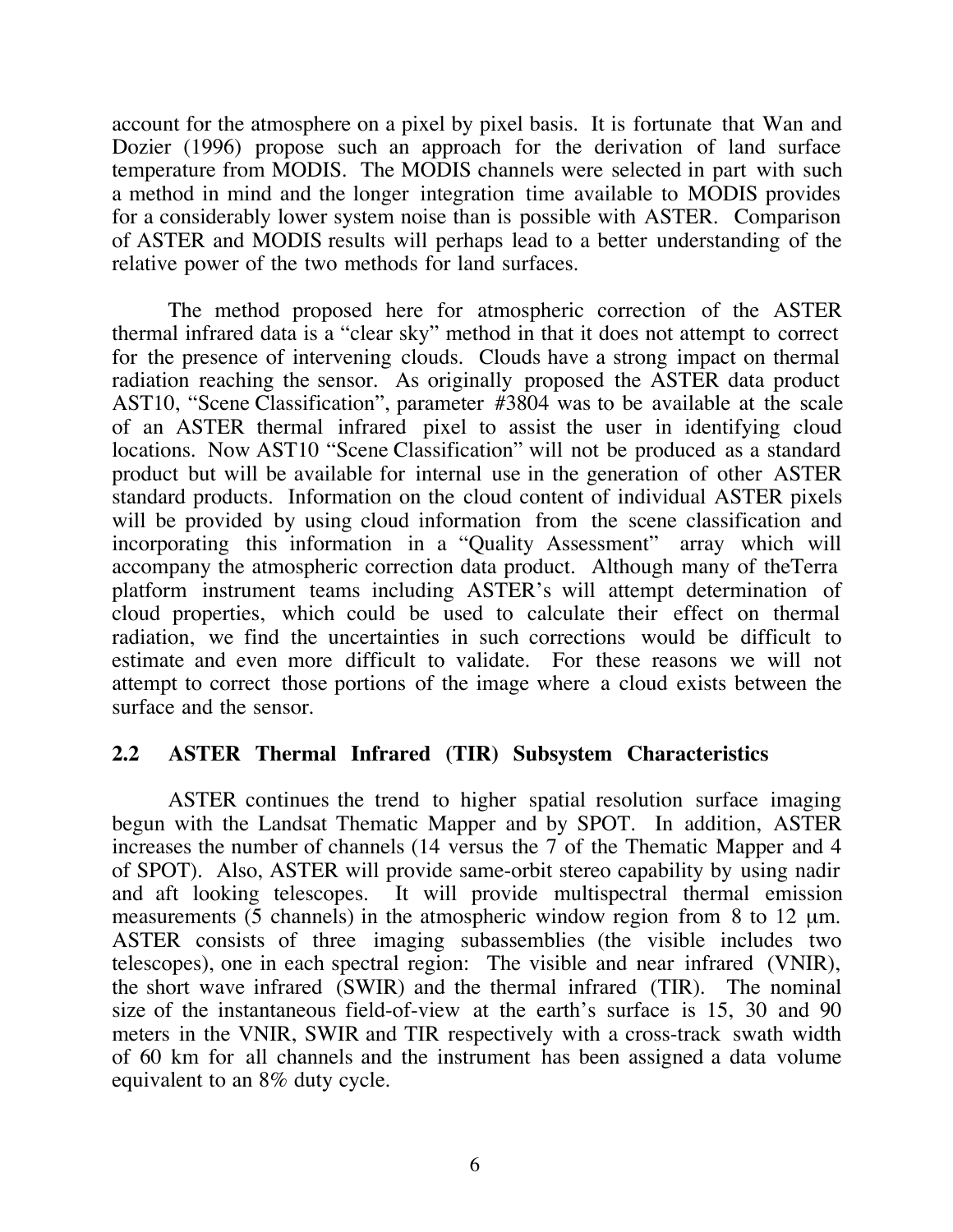The TIR subsystem (Fujisada and Ono, 1991) uses a Newtonian catadioptric system with aspheric primary mirror and lenses for aberration correction. The telescope of the TIR subsystem is fixed to the platform and pointing and scanning is done with a single mirror. The line of sight can be pointed anywhere in the range plus or minus 8.54° in the cross-track direction of nadir, allowing coverage of any point on earth over the platform's 16 day repeat cycle. Each channel uses 10 mercury cadmium telluride (HgCdTe) detectors in a staggered array with optical bandpass filters over each detector element to define the spectral response. Each detector has its own pre- and post- amplifier for a total of 50. The detectors are to be operated at 80 K using a mechanical split-cycle Stirling cooler.

In the scanning mode the mirror oscillates at about 7 Hz with data collection occurring over half the cycle. The scanning mirror is capable of rotating 180˚ from the nadir position to view an internal full-aperture reference surface, which can be heated to 340 K. The scanning/pointing mirror and telescope design precludes a view of space, so at any one time only a one-point temperature calibration can be obtained. A temperature controlled and monitored chopper is used to remove low-frequency drift. In flight, a single point calibration is planned before and after each observation and is to be used to control measurement drift (offset). On a less frequent basis (roughly once every two weeks), the temperature of the reference target will be adjusted to several different temperatures and a multi-temperature calibration set will be recorded to permit both gain and drift to be estimated.

For the TIR subsystem it is convenient to establish the subsystem noise requirement in terms of a noise equivalent delta temperature  $(NE\Delta T)$ . The subsystem requirement is that the NE $\Delta$ T be less than 0.3 K for a 300 K target. The accuracy requirement on the TIR subsystem is given for each of several brightness temperature ranges as follows: 200-240 K, 3 K; 240-270 K, 2 K; 270- 340 K, 1 K; and 340-370 K, 2 K. Twelve bits are used in the collection and recording of TIR data. These instrument accuracy requirements are to be met through a combination of careful design and pre-flight calibration. They are to be maintained through in-flight calibration.

The full-width-at-half-maximum (FWHM) spectral response of the five TIR channels are given in Table 1.

**Table 1 TIR Channel Full-Width-At-Half Maximum Spectral Response** (µ**m**)

| Channel |                       |                              | ⊥ັ                | 14                       |          |
|---------|-----------------------|------------------------------|-------------------|--------------------------|----------|
| Width   | $1 \cap F$<br>$12J^-$ | $A \sqcap \subset$<br>0.472- | 8.925-            | 10 $\Omega$<br>$10.23 -$ | $0.95 -$ |
| (FWHM)  | 8.475                 | ο οης<br>ر∠ن.ر               | 0.275<br>ل ا ⊿، ′ | 10.95                    | .65      |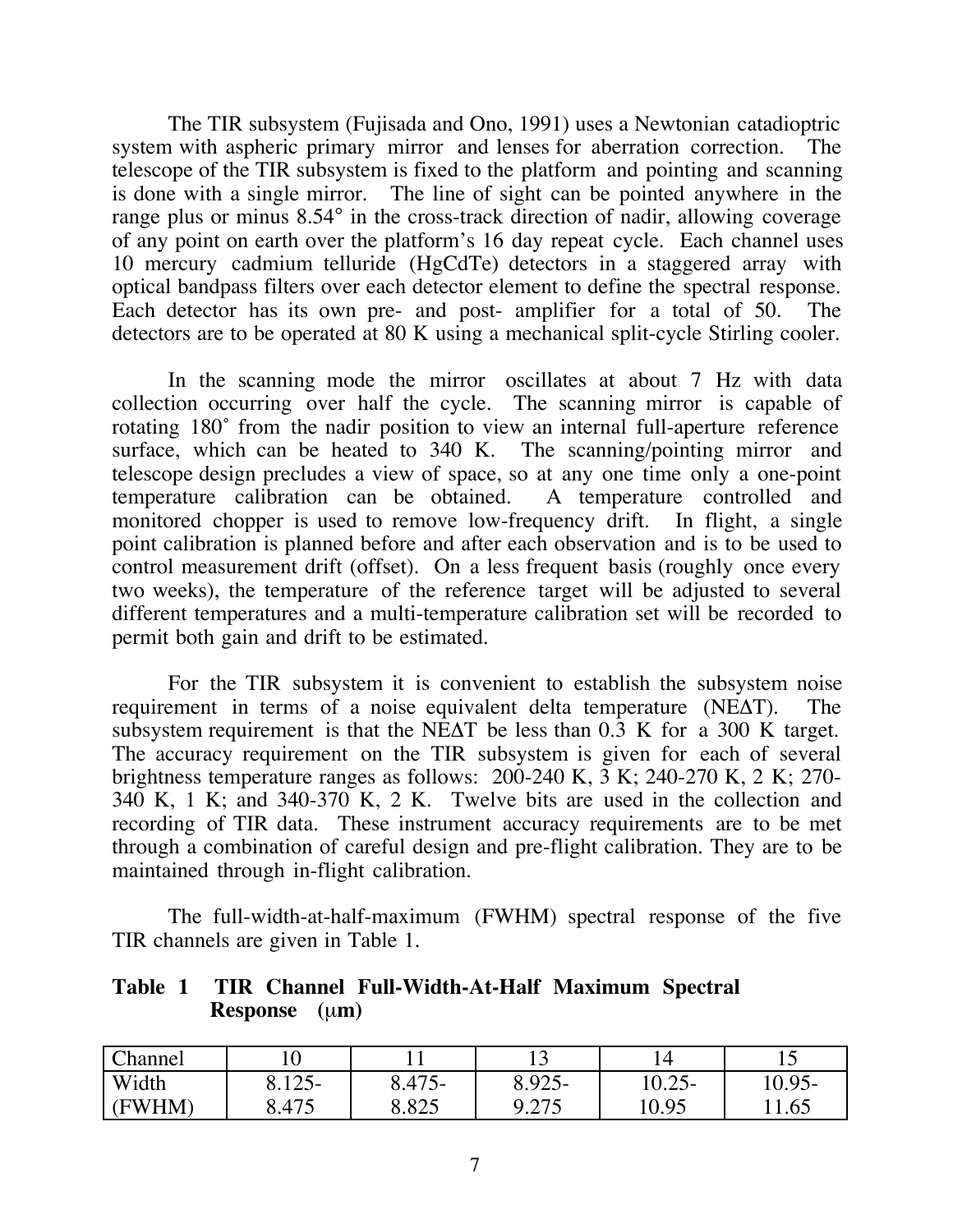## **3. Algorithm Description**

Among the issues that must be dealt with in pursuing the correction scheme are: 1) selection of an adequate atmospheric radiative transfer model for calculating path transmission and radiance, 2) finding sources of information about atmospheric parameter to be used in the transfer model and 3) preparation of parameter sets compatible with the transfer model by merging interpolation from the various sources.

## **3.1 Choice of the Atmospheric Radiative Transfer Model**

In selecting a radiative transfer model we looked for the following properties: 1) the code should be of sufficient tested accuracy to meet the goals of the experiment, 2) it should be widely and easily available, 3) it should possess an originator or custodian interested in making improvements, 4) it should be in use for the purpose of making atmospheric corrections in the thermal infrared and 5) it should be fast enough to be used with high spatial resolution imaging data. We have selected MODTRAN (Moderate Resolution Atmospheric Radiance and Transmittance Model, the launch version is 3.5) because it possesses the properties listed above and because we have used it, in its several versions, for more than ten years and are familiar with its properties.

MODTRAN (Abreu et al., 1991, Anderson et al., 1993) traces its heritage back through the several versions of LOWTRAN (Berk et al., 1989, Kneizys et al., 1988, Kneizys et al.,1983, Kneizys et al., 1980, Selby et al., 1978, Selby and McClatchey, 1975, Selby and McClatchey, 1972). The version of MODTRAN to be used at launch is MODTRAN 3.5. Our practice following launch will be to incorporate an entire version or features from a new version of MODTRAN when there is a computational or accuracy advantage to be gained from such incorporation.

MODTRAN 3.5 includes all the functional capabilities of LOWTRAN 7 (Kneizys et al., 1988) but uses a more accurate and higher resolution molecular band model with  $2 \text{ cm}^{-1}$  resolution based on the HITRAN molecular data base (Rothman et al., 1992) significantly improving on the 20  $cm^{-1}$  resolution of LOWTRAN 7. MODTRAN 3.5 provides sufficient spectral resolution to be used with the narrowest ASTER thermal infrared channels  $(0.35 \mu m$  FWHM).

The MODTRAN band model uses a stored spectral data base for 12  $(H<sub>2</sub>O)$ ,  $CO_2$ ,  $O_3$ , N<sub>2</sub>O, CO, CH<sub>4</sub>, O<sub>2</sub>, NO, SO<sub>2</sub>, NO<sub>2</sub>, NH<sub>3</sub>, and HNO<sub>3</sub>) of the 13 (N<sub>2</sub> is handled more simply) molecules included, with band model parameters calculated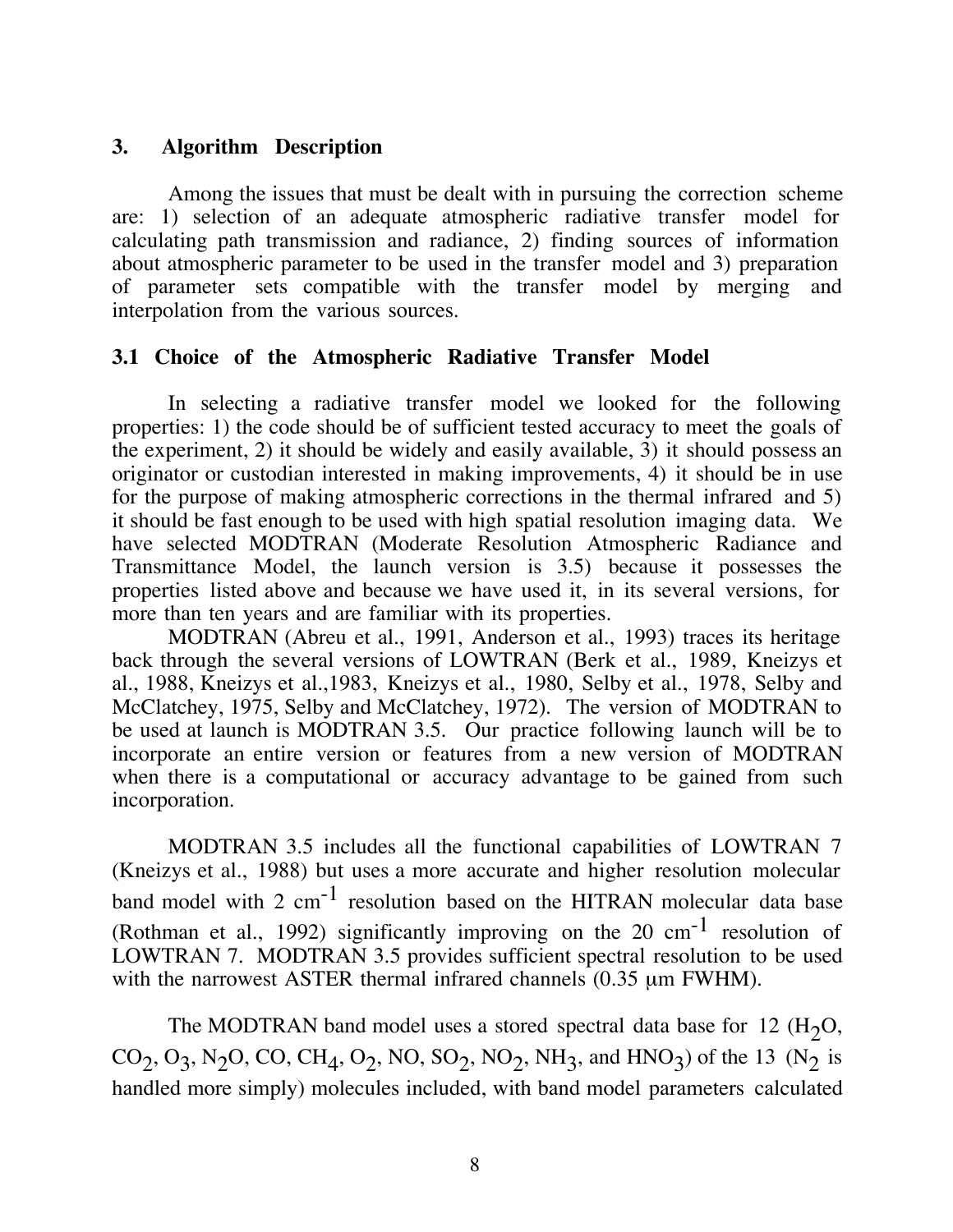for 1 cm<sup>-1</sup> spectral bins at 5 temperatures between 200 to 300 K (Berk et al., 1989). The MODTRAN transfer model includes the effect of scattering (Rayleigh, Mie, single and multiple) and allows user specification for profiles of temperature, water vapor density, ozone, aerosols (in three regions, boundary layer, troposphere and stratosphere) and any of the other gasses which may vary with time (e.g.  $CO<sub>2</sub>$ ).

The higher spectral resolution of MODTRAN compared to LOWTRAN 7 and its more accurate representation of the effect of temperature and pressure on molecular absorptivity, provide MODTRAN with significantly more accuracy than LOWTRAN 7. Transmittance comparisons for horizontal paths have been made with the radiative transfer model FASCODE3P (Clough et al., 1988) and radiance comparisons have been made with an upward looking interferometer using good atmospheric parameter measurements (Anderson et al., 1993). These comparisons seem to establish agreement to better than 2%. More work needs to be done involving comparisons between MODTRAN and transfer models of established accuracy in the mode in which the model is to be used for ASTER atmospheric correction (i.e., looking vertically through the entire atmosphere). A comparison of this type was conducted by Wan and Dozier (1992) in comparing MODTRAN, LOWTRAN 6 and LOWTRAN 7 with ATRAD an accurate multiple scattering radiative transfer model they have used in previous studies. Wan and Dozier attempted to isolate the factors in MODTRAN that contributed to the differences between MODTRAN and ATRAD and concluded that the MODTRAN approximations were accurate in the 0.5 to 2% range for broad thermal bands.

These limited attempts at establishing the accuracy of MODTRAN indicate it may be suitable for use, but further work using the ASTER band passes is needed to establish the accuracy, which can be expected. (A 2% radiance error corresponds roughly to a 1-1.6 K brightness error in the ASTER channels.)

#### **3.2 Sources for Atmospheric Parameters**

The second element of the atmospheric correction approach involves identifying sources for all the necessary input atmospheric parameters that are either as accurate as necessary to meet the overall accuracy goal or are the best available. Most of these parameters will be obtained from the TERRA platform instruments MODIS and MISR. Information on these parameters was obtained from the EOS Data Products List (Version 1.0, prepared 10/29/93) distributed to the instrument teams with a letter from Michael King dated 12 November 1993.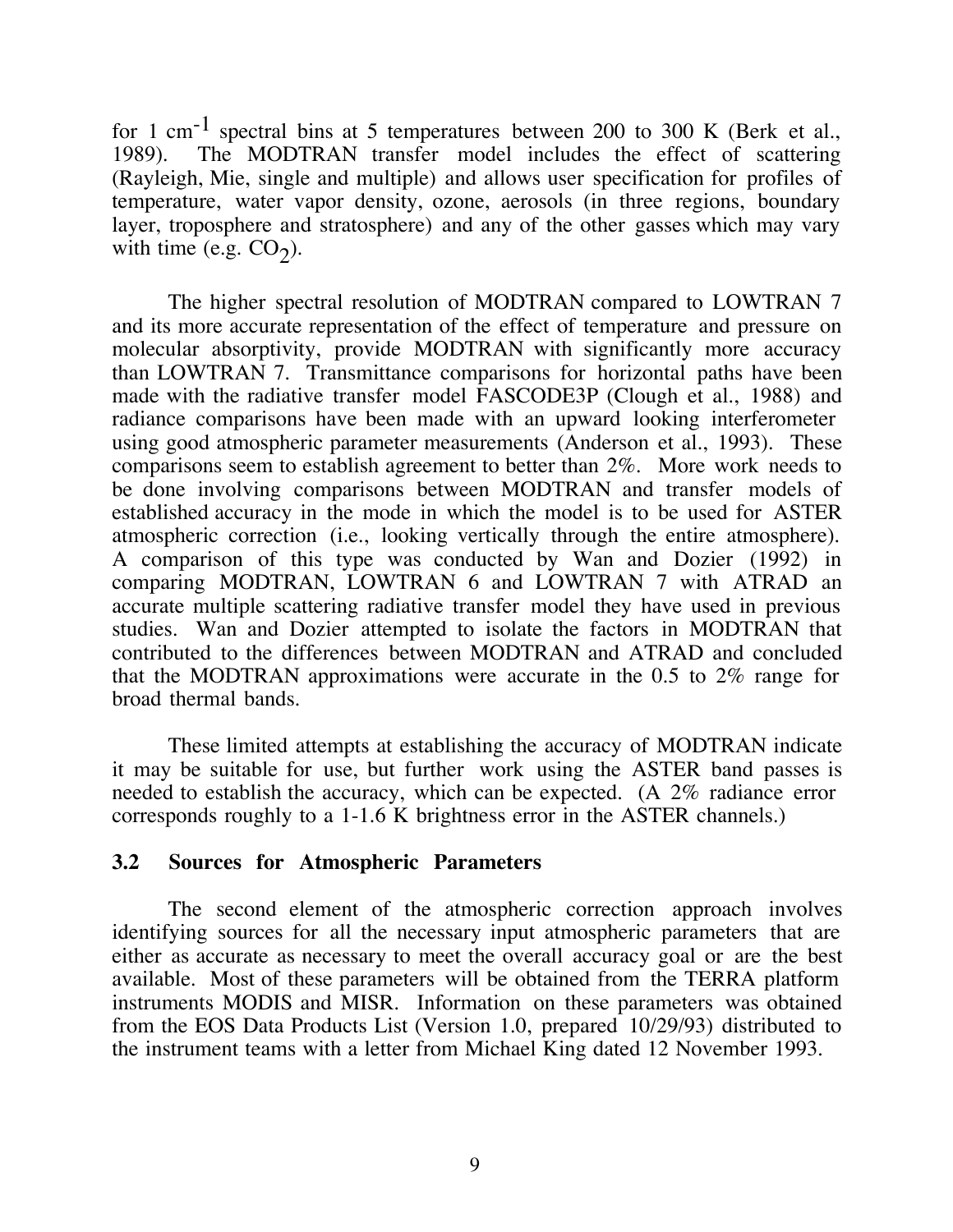#### **3.2.1 Temperature and Water Vapor Profiles**

The most important factors in determining the broad band atmospheric transmission and path radiance for the five ASTER TIR channels are atmospheric water vapor and temperature. Three MODIS clear atmosphere data products are prime candidates: MOD30(#3726) Temperature Profile (20 levels, 5 Km spatial resolution); MOD30(#3727) Water Vapor Profile (15 levels, 5 Km spatial resolution) and MOD38(#3725) Water Vapor Atmospheric (Thermal IR). The two profile products will use Environmental Modeling Center (EMC) forecast data assimilation model profiles as a base and will modify the assimilation model profiles so that the derived profiles are consistent with the radiances measured by MODIS. The column abundance data product MOD38 provides an overall estimate of the amount of water in the column and is listed with an uncertainty of >20% or 5 mm. Since MODIS will always collect data in the region observed by ASTER, these products should in general be available for use.

As a backup we propose interpolating the assimilation model data directly into the ASTER scene. There are two such assimilation systems that will be available: the EMC global (or-for the appropriate areas of North America-the regional) assimilation forecast system (Kalnay et al., 1990) and the NASA Goddard EOS (GEOS-1) assimilation system (Schubert et al., 1993). These two systems differ in objective in that the EMC system is an operational weather forecast system from which profiles could be obtained essentially coincident with the receipt of the raw data from ASTER. The GEOS-1 assimilation system does not have an operational forecast requirement and will be able to wait for all the data needed for assimilation to arrive. Since the processing of ASTER data at Level 2 will be conducted on a demand basis both of these models could be of use in the absence of profile data from MODIS.

#### **3.2.2 Ozone**

Because of the placement of the five ASTER TIR channels, ozone is not a significant factor in atmospheric correction except for channels 11 and 12, which are the closest channels to the ozone band between 9 and 10  $\mu$ m. If profile information is available from SAGE (Stratospheric Aerosol and Gas Experiment) during the late 90's it would be our first choice. Since SAGE II or its replacement may not be available at the start of the TERRA mission we will use the MODIS product MOD07(#1333)  $O_3$  Total Burden (5 Km spatial resolution) with a profile based on climatology. We could also use ozone estimates from TOMS (Total Ozone Measurement System) although they would not be coincident in space and time with the ASTER measurements as is the ozone amount determined from MODIS measurements. In addition, NOAA EMC regularly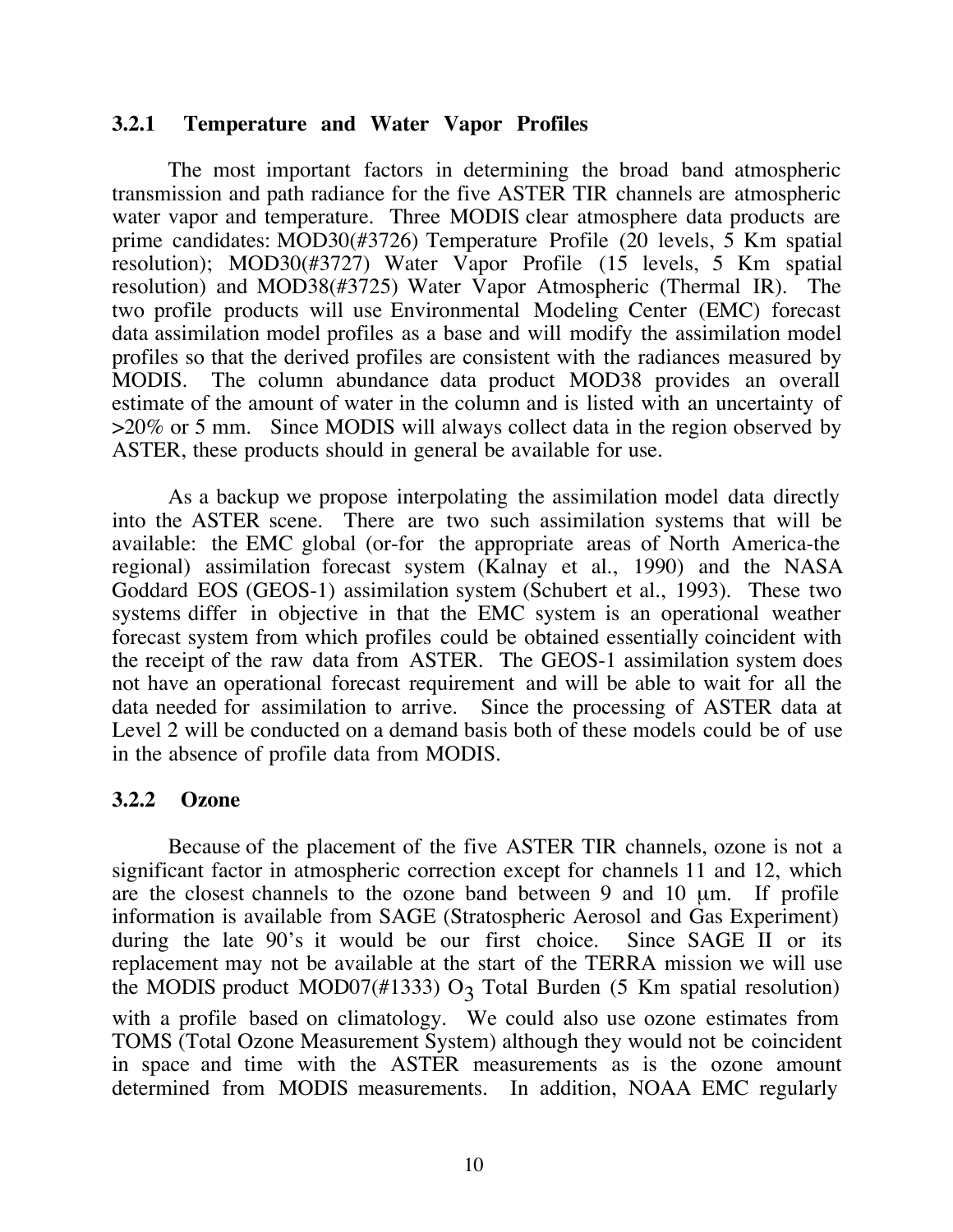produces a stratospheric ozone profile product, which could be used. As a backup, if no ozone estimates are available from the same time period as the ASTER measurements, we will use a climatology based on the extensive record from TOMS, SBUV and SAGE.

## **3.2.3 Aerosols**

Like ozone, aerosols will not often limit the accuracy of the atmospheric correction. However, during episodes of high volcanic aerosol loading, they will have an important impact on the radiometry. Both MODIS and MISR plan an extensive set of aerosol data products. We plan to use the MISR data product MIS05(#2299) Aerosol Optical Depth (17.6 km spatial resolution) to establish the amount of aerosol present. The aerosol composition and particle size distribution will be obtained from the values used by MISR to estimate the optical depth or from the MODTRAN model based on the geographic location of the ASTER scene. The MODIS data product MOD04(#2293) Aerosol Optical Depth, Spectral, is a backup available over some land areas and the oceans. In the absence of the MISR or MODIS product over land we will develop a compendium of profiles as a function of time of year and geographic location.

## **3.3 Adaptation of the Input Parameters to MODTRAN**

All the primary atmospheric information needed for the calculation of the atmospheric correction with MODTRAN, including surface elevation, will be available only at a resolution lower than the ASTER TIR's 90 m pixel (although ASTER itself will produce elevations on a finer scale, they will not in general be available in time for the use in the atmospheric correction calculation, so that other, lower resolution elevation sources must be used instead). Although we intend to try several approaches, our current thinking is to interpolate the atmospheric information to a uniform grid (for example, 15 km grid point spacing) across an ASTER scene (60 x 60 Km). The atmospheric correction would then be calculated for each grid point for several elevations representative of the surrounding terrain. The correction appropriate for each pixel will be obtained by a space interpolation from the surrounding grid points. The selection of the grid spacing will be based on keeping the interpolation error to an acceptable level without requiring an excessive number of MODTRAN executions.

The primary sources of the input data used for each ASTER scene will be identified with metadata entries so the user will be able to obtain a record of the sources along with the atmospherically corrected ASTER data itself.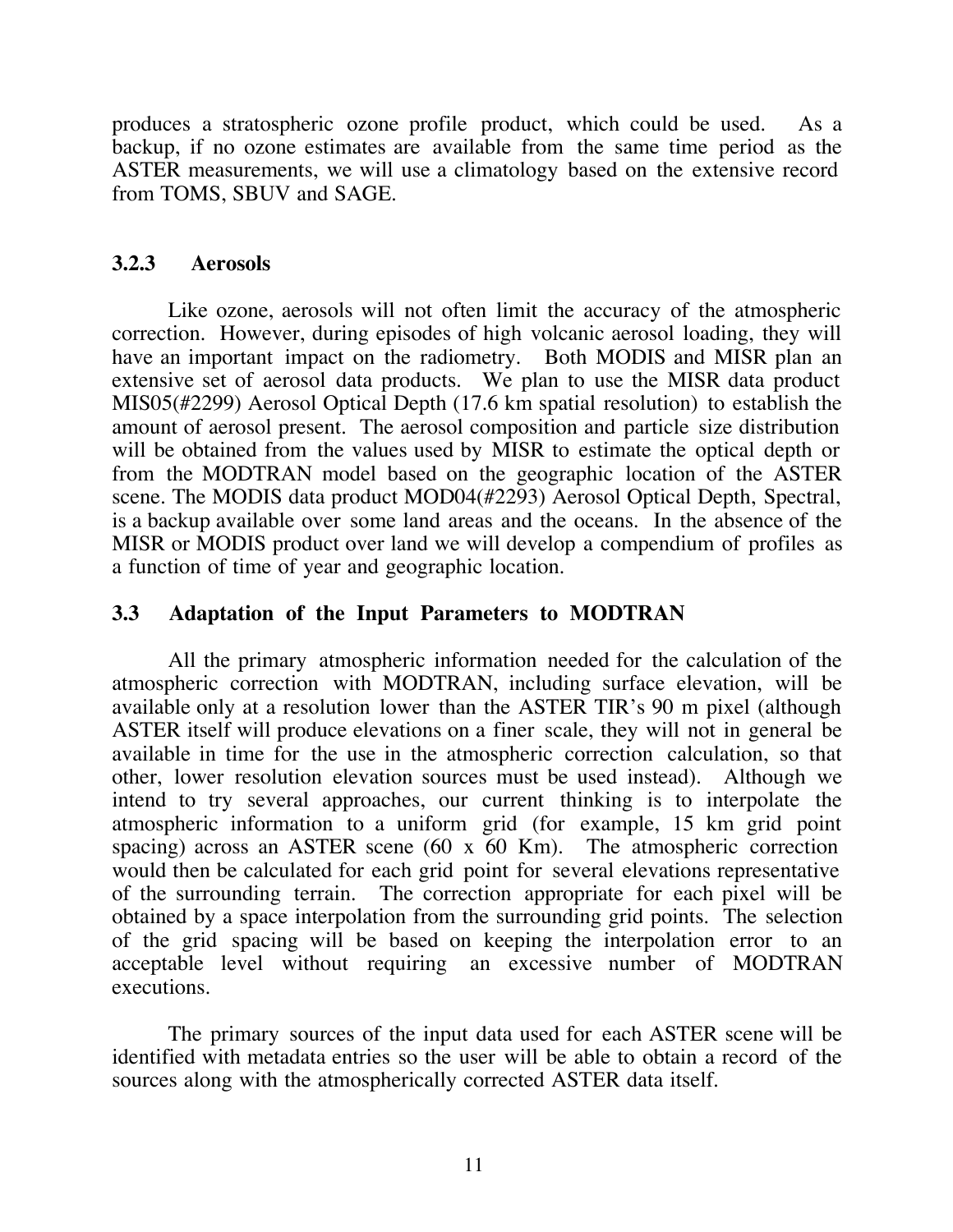#### **3.4 The Sensitivity of the Derived Radiance to Error in the Input Parameters**

#### **3.4.1 Profiles for Temperature, Water Vapor, Ozone and Aerosols**

The accuracy of the atmospheric correction method proposed depends on the accuracy with which the primary input variables can be determined and the sensitivity of the correction to the uncertainty in these input variables. The primary input variables are atmospheric profiles for temperature, water vapor, ozone and aerosols. The sensitivity of the atmospheric correction to uncertainties in the input variables depends on both wavelength (channel integrated values) and the base value for the input variables.

Estimates for this sensitivity were developed using the LOWTRAN 7 radiative transfer model and three of the atmospheres included with LOWTRAN 7 (Kneizys et al., 1988). The atmospheres used were Midlatitude Summer (air temperature at the surface 297.2 K, 2.35 g  $cm^{-1}$  column water amount, 0.332 atm cm total ozone and a "visibility" of 25 km); Tropical (air temperature at the surface 302.7 K, 3.32 g cm<sup>-1</sup> column water amount, 0.277 atm cm total ozone and a "visibility" of 25 km) and Subarctic Winter (air temperature at the surface 257.2 K, 0.33  $\text{g cm}^{-1}$  column water amount, 0.376 atm cm total ozone and a "visibility" of  $25 \text{ km}$ ). The sensitivity for each variable, model atmosphere and wavelength was determined by entering a small change in the base value of each of the four primary variables, one at a time, and noting the corresponding change in the calculated radiance. The sensitivity in each of the ASTER channels was obtained by weighting the wavelength dependent sensitivities with an estimate of the expected spectral profile for each ASTER channel.

To illustrate the relationship between uncertainty in the input parameters and the uncertainty in the derived radiance (or its equivalent in brightness temperature) the following uncertainties will be used: 1. Water vapor, 20%, a number near the upper limit accuracy estimate for the MODIS column water vapor abundance determined from thermal infrared measurements (MOD38, #3725, P. W. Menzel); 2. Atmospheric temperature,  $0.5\%$  (i.e.  $\sim$ 1.5 K), the largest number associated with MODIS atmospheric temperature profile (MOD30, #3726, P. W. Menzel) which is in the range estimated for northern hemisphere numerical forecasts of order 1-2 K (Kalnay et al., 1990); 3.&4. For ozone and aerosols (expressed as visibility, which is one way aerosol amount is expressed in the LOWTRAN 7 model) the uncertainty was taken as 50% to illustrate the low sensitivity to these variables. The results for three of the five ASTER channels in both radiance and brightness temperature are given in Table 2 for the two most sensitive atmospheres.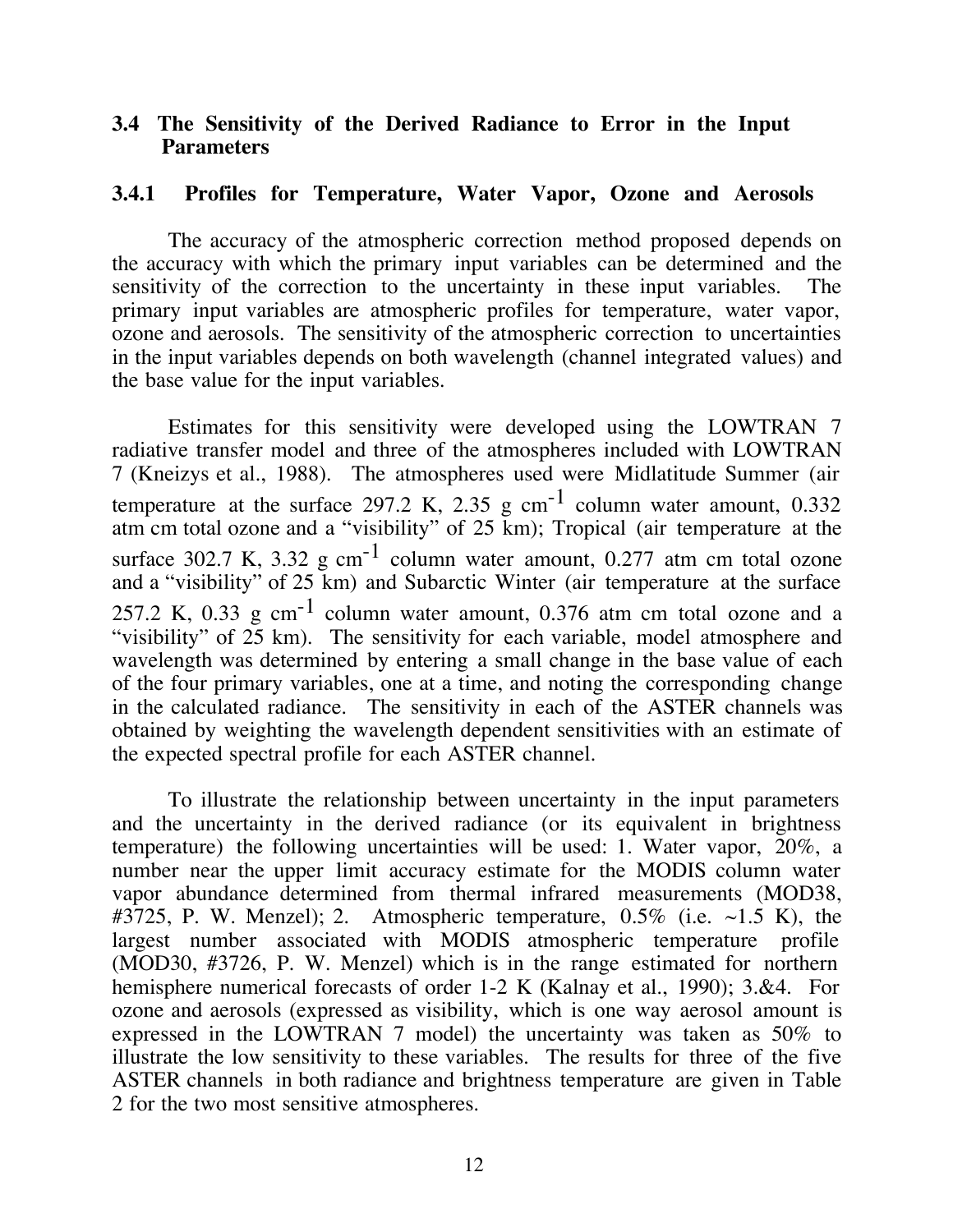Because of strong water vapor absorption below 8  $\mu$ m, ASTER channel 10 is about twice as sensitive to uncertainties in both atmospheric water vapor and temperature as any of the other four channels. Channel 12 is the most sensitive to uncertainties in ozone because of the presence of part of the  $8.5$  to 10  $\mu$ m complex of ozone bands in this channel. Gross errors (25% in column abundance) in ozone will lead to errors of significance (greater than the

| Input       | $\sqrt{\%}$ Change | % Change in Derived  |          |          | % Change in Derived Radiance* |          |                             |
|-------------|--------------------|----------------------|----------|----------|-------------------------------|----------|-----------------------------|
| Parameter   | in Input           | Radiance*forTropical |          |          | for Midlatitude Summer        |          |                             |
|             | Parameter          | Atmosphere           |          |          | Atmosphere                    |          |                             |
|             |                    | Channel              | Channel  | Channel  | Channel                       | Channel  | $\overline{\text{Channel}}$ |
|             |                    | 10                   | 12       | 13       | 10                            | 12       | 13                          |
|             |                    | 4.4                  | 1.8      | 2.2      | 2.3                           | 0.9      | 0.9                         |
| Water Vapor | 20                 | (2.2)                | (1.0)    | (1.5)    | (1.5)                         | (0.5)    | (0.6)                       |
| Atmospheric |                    | $-3.5$               | $-1.5$   | $-1.7$   | $-2.3$                        | $-0.9$   | $-0.9$                      |
| Temperature | 0.5                | $(-1.8)$             | $(-0.9)$ | $(-1.1)$ | $(-1.2)$                      | $(-0.5)$ | $(-0.6)$                    |
|             |                    | 0.2                  | 1.1      | 0.1      | 0.1                           | 1.1      | 0.1                         |
| Ozone       | 50                 | (0.1)                | (0.6)    | (0.1)    | (0.1)                         | (0.6)    | (0.1)                       |
| Visibility  |                    | 0.2                  | 0.4      | 0.4      | 0.1                           | 0.5      | 0.4                         |
| (Aerosols)  | 50                 | (0.1)                | (0.2)    | (0.3)    | (0.1)                         | (0.3)    | (0.3)                       |

**Table 2 Percent Change in Derived Radiance as a Function of Percent Change in Input Parameter**

\* Numbers in parenthesis ( ) are the changes in derived brightness temperature (K) which are equivalent to the percent change in derived radiance.

instrument's NEAT) for channel 12. Aerosols have some impact on all five channels. The 50% uncertainty used here for visibility could be exceeded if it is necessary to use a climatology based estimate for aerosols. For example, this could happen if a version of SAGE were not in operation and the stratospheric aerosol amount increased due to a volcanic eruption. Increases in tropospheric aerosols will be measured by MISR. The difference between a vertical distribution and an aerosol abundance is not of major importance since the corrected radiance is relatively insensitive to tropospheric aerosols.

The simple sensitivity analysis presented here deals with errors that are biased consistently in one direction throughout the profile. As such, they should produce the largest error in radiance for a given assumed percentage error in one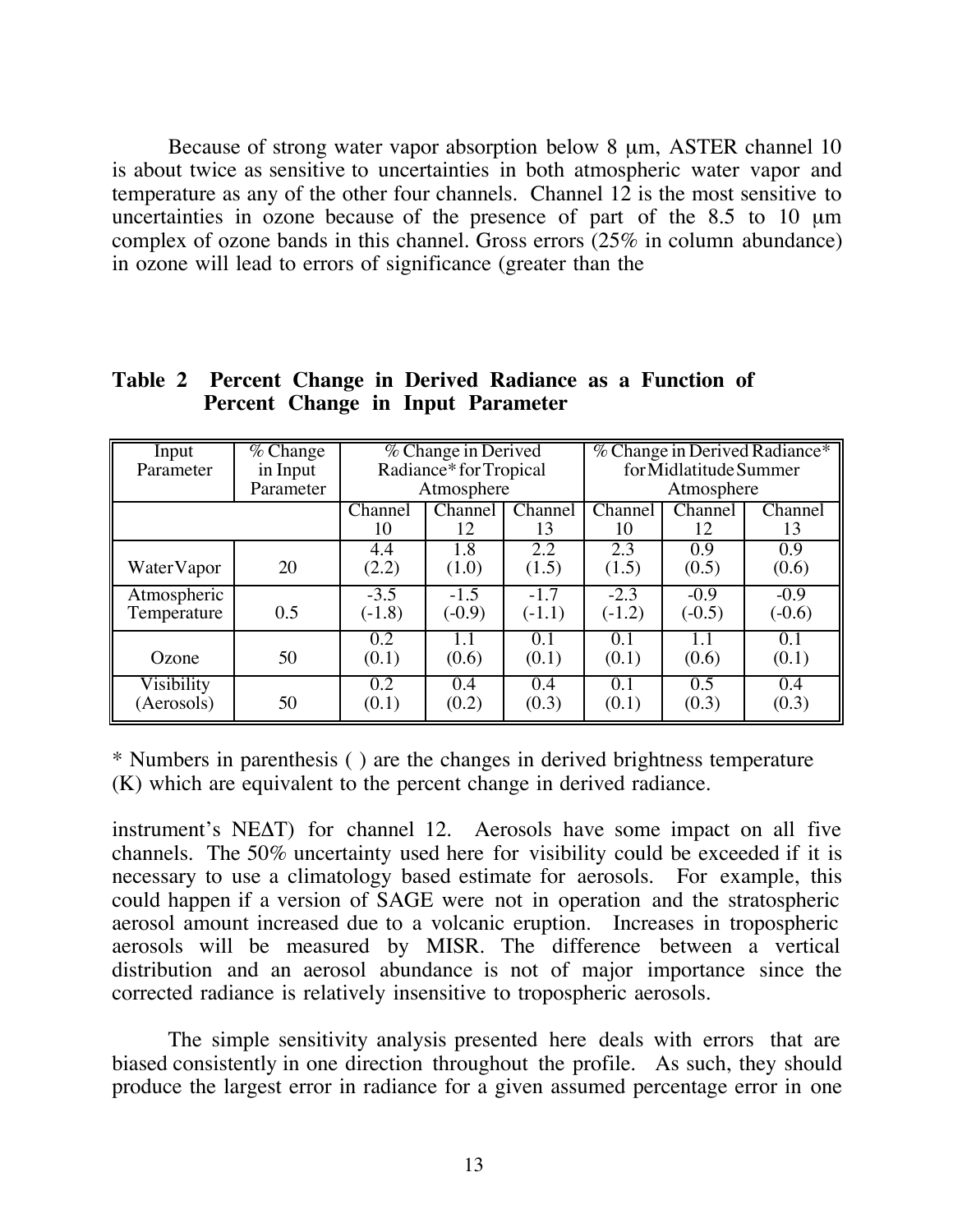of the input variables. In practice the error may vary with altitude, assume either sign within a given profile and the error from one source may partially balance that from another source. Note in Table 2 that overestimates of atmospheric water vapor and temperature result in errors with opposite signs. The large number of parameters, in excess of 150, which are necessary to set up an atmospheric model in MODTRAN are correlated or anticorrelated to varying degrees in ways that are difficult to unravel. It may be that "standard" errors will be considerably less than the 'maximum' errors that result from adding everything with the same sign.

Keeping the surface radiance error associated with error in the estimated water vapor and temperature profiles below the 1 K accuracy of the ASTER instrument itself will difficult for warm humid atmospheres.

## **3.4.2 Elevation**

Elevation errors contribute to the error in atmospheric correction. Here, we define the elevation error as the difference between the average elevation of the pixel of interest and the elevation used for that pixel in computing the atmospheric correction. An elevation error can occur either because there is a vertical or horizontal error in the elevation model being used or because the pixel of interest is incorrectly located with respect to the elevation model.

The magnitude of the resulting error in the atmospheric correction depends on the atmospheric profile (e.g. the amount of water vapor in the profile), the elevation of the surface, the surface temperature and the ASTER channel being corrected.

To obtain examples of the magnitude of the atmospheric correction error in relation to the size of the altitude error, the atmospheric correction error was calculated for: five representative atmospheric profiles, all five ASTER TIR channels, every hundred meters from sea level to 5.8 kilometers assuming in each case the altitude error was 100 meters. The maximum error occurs in the shortest wavelength ASTER TIR channel, channel 10 and is 0.28 K in brightness temperature. The maximum error in the least sensitive channels (12 and 13) is 0.08 K. Although the atmospheric correction error is not strictly linear with elevation error, (the maximum error is about 0.3 K per 100 meters of elevation) the linear assumption is reasonably close for elevation errors up to several hundred meters.

Currently the only global digital elevation model (DEM) which is available is ETOPO5 (Gesch, 1994) which has elevations posted every 5 arc minutes (approximately 10 kilometers). This spacing is too coarse to be used with 90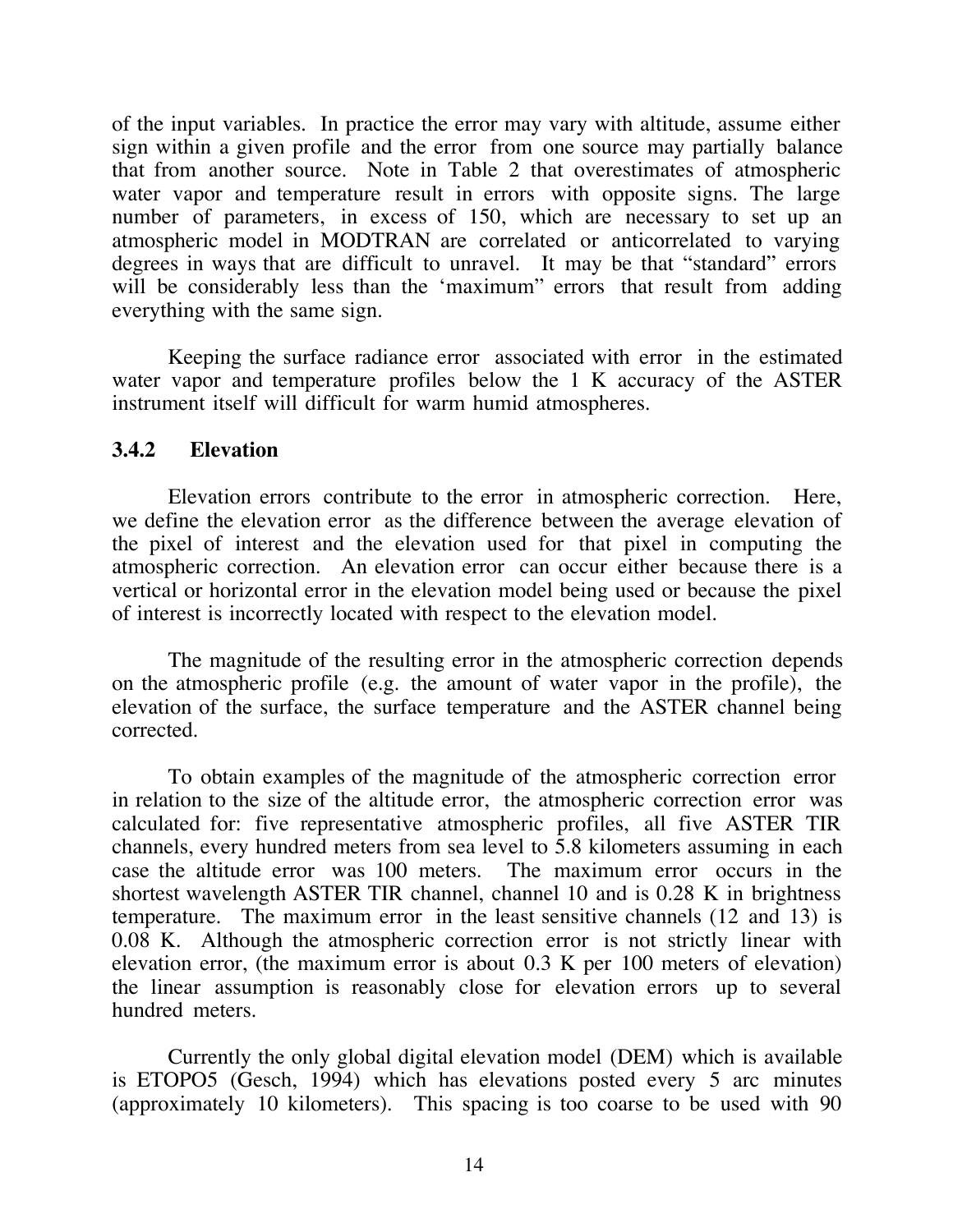meter ASTER TIR pixels. The EOS Project has developed a plan to provide, by 1998 (and this product is now available for general distribution by the EDC), a near-global DEM with 30 arc second (approximately 1 kilometer) postings based on the Digital Chart of the World (DCW) and other sources (Gesch, 1994) and is examining providing data at 3 arc second (approximately 90 meters) postings based on the Defense Mapping Agency's (DMA) Digital Terrain Elevation Data (DTED) (Gesch, 1994). Through the Land Processes DAAC (LPDAAC) at the Eros Data Center, where ASTER Level 2 data products will be created in the United States, an arrangement with DMA is being explored which would allow atmospheric correction to be conducted using DTED where it is available. In examining the effect of elevation errors on atmospheric correction, the properties of the DCW and DTED will be used as these elevation models will likely provide the core of the elevation data available for use at least at the start of the TERRA platform mission.

The properties of the DCW and DTED of interest are some measure of the size of uncertainty both horizontally and vertically. Information on these quantities can be found in Gesch, 1994. The stated horizontal accuracy for the DCW is 2,000 meters circular error at 90% confidence and the vertical accuracy is  $650$  meters linear error at 90% confidence. Where these accuracies have been checked against other sources of topographic data (e.g. the DTED) the horizontal accuracy was about 600 meters and the vertical accuracy about 100 meters at 90% confidence (Gesch, 1994). For the DTED the corresponding accuracies at 90% confidence are horizontally 130 meters and vertically 30 meters. Both the DCW and the DTED contain artifacts that can appear as artificially steep slopes.

In addition to the horizontal and vertical errors in the elevation models, the horizontal uncertainty in the location of an ASTER pixel also contributes to the error in the estimate of the pixel's elevation. This error can almost entirely be removed (to the level of a fraction of a pixel) by using ground control points, but current estimates of the number and coverage of ground control points available, indicate only a small fraction of ASTER scenes will be able to use such control. Without ground control the pixel geolocation knowledge is estimated as 342 meters 3 sigma with almost all the of this uncertainty associated with the 90 arcseconds of pointing knowledge uncertainty.

In terms of atmospheric correction errors, the DCW is dominated by the vertical error (650 meters) if the stated errors are accepted and the induced horizontal error (about 600 meters) if the comparisons are accepted. For ASTER channel 10, the most sensitive channel, an elevation error of 650 meters would translate into the equivalent of a brightness error of 1.8 K for the most sensitive atmospheric profile examined. The associated brightness temperature error for a horizontal error of 600 meters depends on the slope of the terrain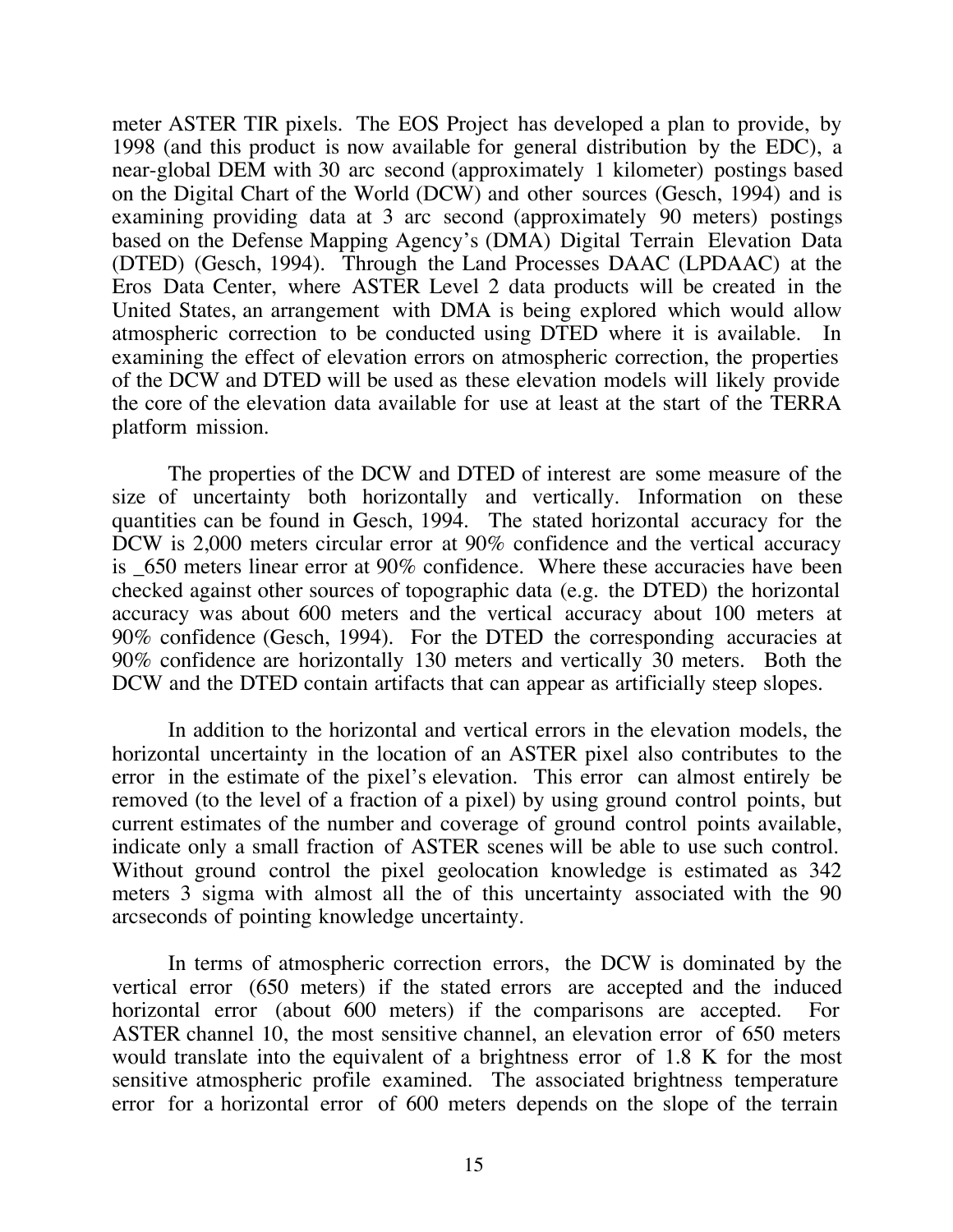with a slope of 30 degrees leading to an a brightness temperature error of 0.8 K. For the DTED the atmospheric correction error is dominated by the uncertainty in the location of an ASTER pixel relative to the elevation data. The associated brightness temperature error for a horizontal error of 342 meters in channel 10 with the most sensitive atmospheric profile examined on a 45 degree slope is 0.5 K.

Because the tests conducted with the DCW indicate the vertical accuracy may be closer to 100 meters that the stated accuracy of 650 meters, the horizontal error either in the elevation data or the location of an ASTER pixel may be dominant in determining the vertical error both for the DCW and the DTED. In this case the question concerns the slope distribution for the land area of the earth at the scale of and ASTER pixel. Such information is not yet available for complete continents. Some studies of smaller areas have been conducted which provide some insight into the slope distribution at spatial scales appropriate to ASTER TIR measurements. Recently a study of the Tibetan plateau (an area nearly 3500 by 1500 km) using DTED elevation information has been conducted which includes slope information (Fielding et al., 1994). Slope information was calculated across this area using  $4 \times 4$  point windows that were fitted to a plane using a least squares procedure. The long dimension (North/South) of these planes is about 280 meters. A least squares fitting was used involving 16 elevation samples to minimize the impact of topographic artifacts in the resulting distribution. For the Tibet slope sample about  $0.5\%$  of the area has slopes are greater than 45 degrees and for 6.8% of the area the slopes are greater than 30 degrees (Fielding, 1995. personal communication). The DTED has also been used to assess the performance of satellite laser altimetry for a 200 meter footprint (Harding et al., 1994). Nine different terrain types were examined for areas 1 degree by 1 degree in latitude and longitude using a 3 X 3 point window and a least squares procedure providing a scale length of about 186 meters. For the highest relief area ("convergent mountain front") examined, about 8% of the surface exhibited slopes greater than 30 degrees in the North-South direction with similar values for the East-West direction. (Harding et al., 1994). At the scale length (90 meters) of ASTER thermal measurements steeper slopes will be more prominent.

For the majority of the earth's surface the existing sources of topographic information (i.e. DCW and DTED) should result in elevation related atmospheric correction errors which are less than a few tenths of a degree Kelvin for the most sensitive ASTER Channel and atmospheric profile (e.g. for the Tibetan region, 50% of the area has slopes less than about 3 degrees (Fielding, 1994)) . In steep terrain (slopes greater than about 30 degrees) it is likely the positional accuracy of both the elevation model and the ASTER pixels will determine the size of the atmospheric correction error and this error could be more than a degree Kelvin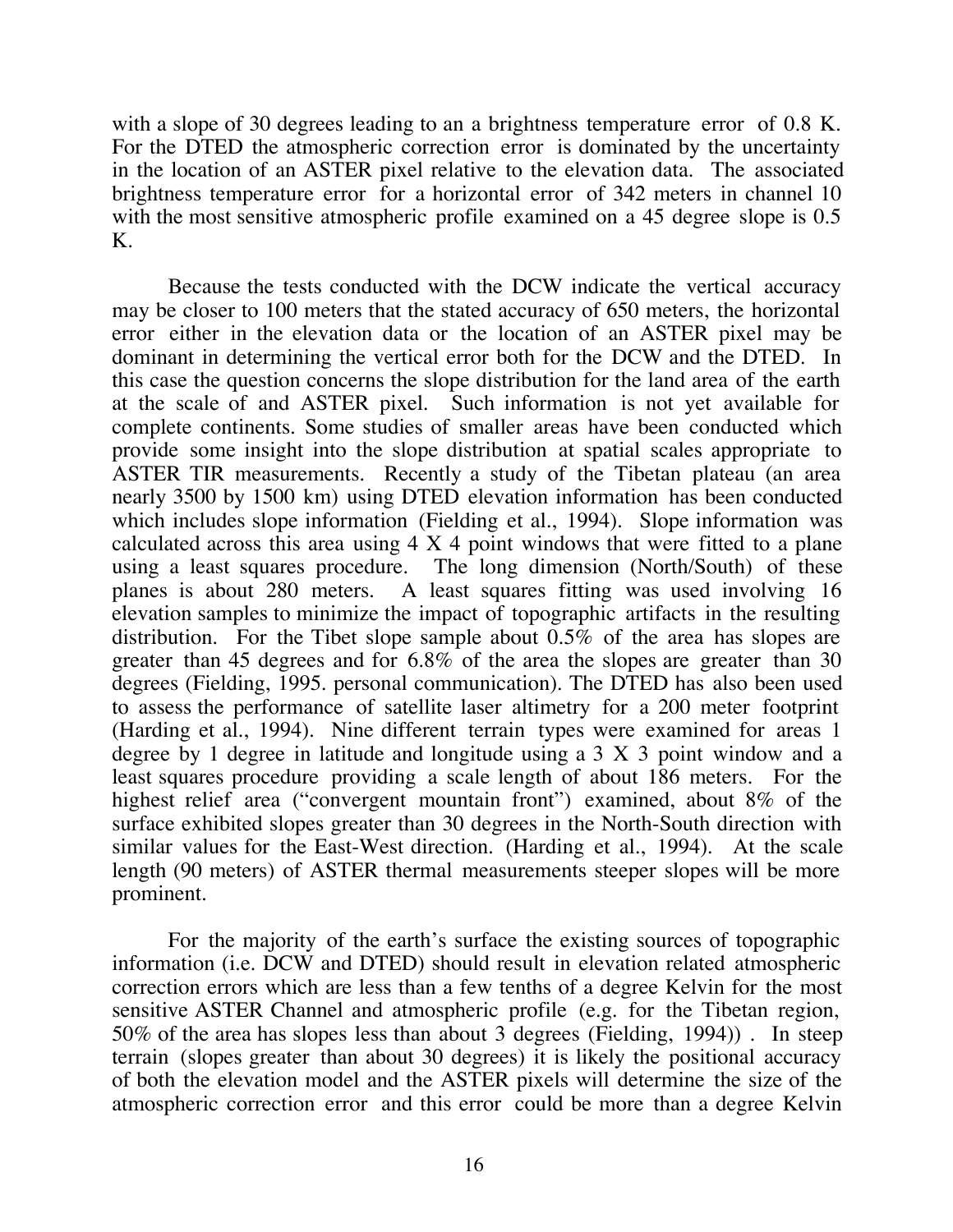in unfavorable cases. Two additional points are also inherent in using an atmospheric profile based atmospheric correction algorithm. First, this method is sensitive to artifacts in the topographic model used. Since global topographic data sets are necessarily large and have been compiled from a variety of sources artifacts are inevitable. It is important to understand and remove these artifacts, where possible, as they will impose systematic position based errors on the atmospherically corrected brightness temperatures. Second, topographic errors are not spectrally neutral across the five ASTER thermal channels. Methods which use the spectral contrast across these channels to extract additional information should, at a minimum, take into consideration the systematic effect topographic error will have on atmospherically corrected ASTER thermal data.

## **3.5 Calibration and Validation**

#### **3.5.1 Pre Launch**

The pre launch validation of the ASTER TIR atmospheric correction algorithm involves three major elements: The atmospheric radiative transfer model, the input data and their interpolation within an ASTER scene, and the production algorithm and its operation at the Land Processes DAAC (LPDAAC).

The radiation model selected, MODTRAN, is widely available and used and has an active group supporting improvements (MODTRAN3 final has recently been released). We will maintain communication with the MODTRAN developers and pay attention to discussion on its use in papers, meetings and reports. We plan no substantial theoretical or experimental test of its validity. We do plan end-to-end tests of the atmospheric correction algorithm but our understanding of the accuracy of the radiometers we will use to generate this test data, and the accuracy with which we can characterize the atmosphere are sufficiently poor that they cannot fairly be considered a rigorous test of the radiation model itself.

The development of a production version of the atmospheric correction algorithm will be implemented through a series of increasingly complete steps (a beta version and versions 1 and 2). The beta version was delivered to the LPDAAC at the beginning of 1996 with the following versions delivered at roughly yearly intervals. Each of these deliveries will be accompanied by a set of test data that is to be used to verify the algorithm runs properly at the DAAC. Each delivered version will be more complete with respect to the number of input data sets it can accommodate. Spatial and temporal interpolation within the input data sets ( e.g. elevation, profiles of atmospheric temperature, water content, ozone and aerosols) will be conducted so as to minimize the resulting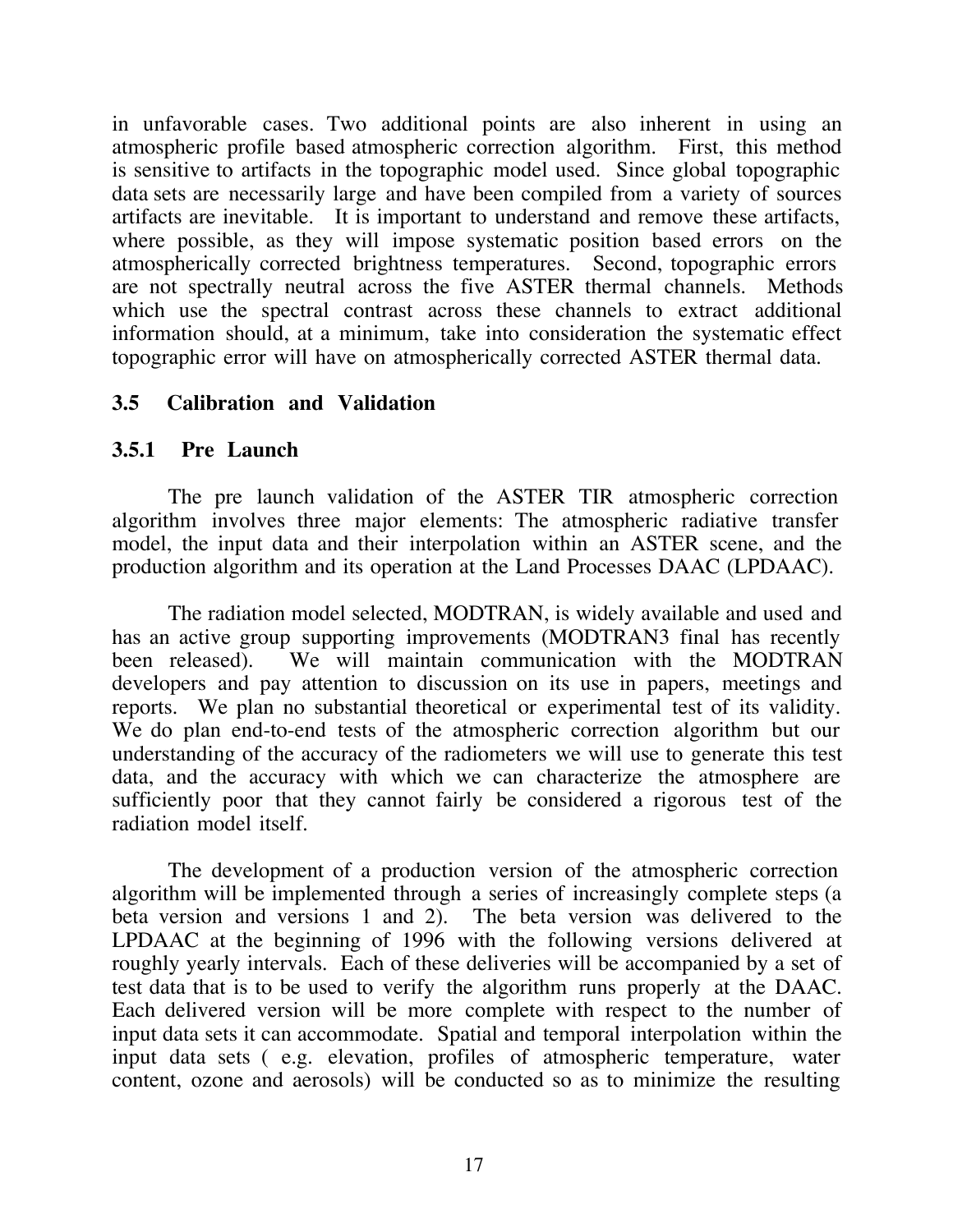interpolation error in the correction, consistent with placing realistic limits on the number of computations required.

In addition to the generation of synthetic data sets to test the algorithm we will also acquire and use samples of all the input data sets in order to better understand the error and artifacts they may contain. We will also acquire aircraft scanner data and make the necessary atmosphere and surface measurements to conduct end-to-end tests of the correction algorithm. We plan to use the NASA Thermal Infrared Multispectral Scanner (TIMS) for this purpose and hope to be able to use data from the scanners and spectrometers to be used in the MODIS, TES and AIRS algorithm development. A joint field exercise at Railroad Valley and Lunar Lake Nevada was conducted in June 1996 with members of the ASTER, MODIS and MISR teams involving the aircraft scanners TIMS, MODIS Airborne Simulator (MAS) and the ASTER Airborne Simulator (AAS).

## **3.5.2 Post Launch**

The inflight calibration of the ASTER TIR subsystem and the validation of the atmospheric correction algorithm are intimately connected in that correction for the atmospheric transmission and path radiance is necessary before surface or near surface radiance measurements can be compared to those at the sensor. The instrument calibration activity will be a joint effort involving members of the Japanese and American science team. Water targets will form an important part of the instrument calibration effort as the emissivity of water is known, the temperature of large areas, compared to an individual ASTER pixel, can be determined with a minimum number of measurements and the temperature changes slowly enough that the measurements can be completed before the water temperature has significantly changed. High altitude sites will be used to minimize the size and error associated with the atmospheric correction. Land surface targets may be used to estimate the high and low temperature calibration of the instrument along with cloud top temperature estimates and comparisons with thermal measurements from MODIS. The emissivity of land surface targets will be determined with a field portable spectrometer and both broad band and ASTER bandpass radiometers will be used to established the surface brightness temperature and radiance. If we are successful in establishing the accuracy of the inflight calibration of the NASA aircraft scanner TIMS (Thermal Infrared Multispectral Scanner), we will use a radiance calibration method in which the only correction for the atmosphere that is necessary is for the atmosphere above the aircraft.

Once the calibration and calibration uncertainty has been established the same basic measurements used to establish the instrument calibration will be used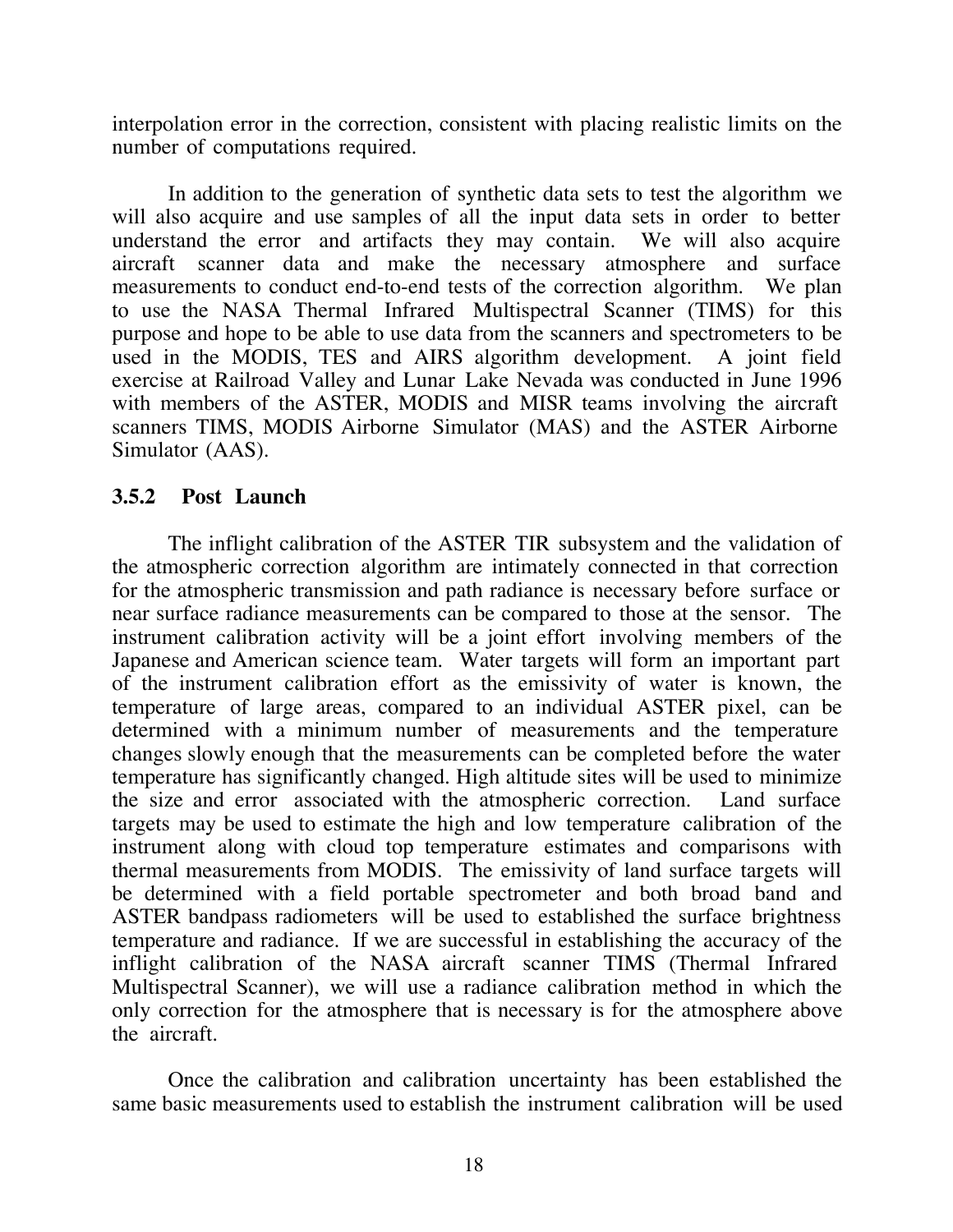to validate the operational version of the atmospheric correction algorithm. In addition, water targets spanning a range of latitude and season will be used to establish the quality of the correction method across a range of atmospheric temperature and water vapor profiles. Multiple radiosonde launches will be used to provide control for the atmospheric temperature and water vapor profiles and sun photometer measurements will be used to provide aerosol optical depth information and total column water abundance as a check on the radiosonde water vapor profiles. The measured and calculated brightness temperatures (or radiances) will be compared and the field measured atmospheric parameters will be compared with those used in the operational algorithm calculation to understand differences between the field and ASTER derived brightness temperatures. On a regular basis, as a part of data quality control, the spectral brightness temperature of non-instrumented water targets will be examined along with the corresponding atmospheric profiles to look for spectral biases between channels and regular comparisons over the same targets will be made with MODIS thermal measurements.

## **3.5.3 Formal Validation Plan**

For the previous revision of this Algorithm Theoretical Basis Document (Revision 2, 16 August 1996) the EOS Validation Scientist requested the document contain an expanded validation plan following a prescribed outline. Section 3.5.3 is that plan for the TIR land leaving surface radiance product. This validation plan has three components: 1) *In situ* measurements of water targets by the algorithm developers, 2) Cross comparisons with equivalent MODIS channels across a wide range of atmospheric conditions as a consistency check and 3) Using *in situ* measurements from non-ASTER investigators. The overall validation objective is to estimate the magnitude of the uncertainty associated with correcting ASTER Level 1 "at sensor" radiance estimates for the effect of atmospheric emission, attenuation and scattering under a variety of clear sky atmospheric conditions.

Following completion of the second revision of all the ASTER ATBDs, the individual data product validation plans were collected in a single document to form the ASTER Validation Plan (see http://asterweb.jpl.nasa.gov copy). As a result this section (3.5.3) is somewhat redundant with material already presented.

#### **3.5.3.1.1 Measurement & science objectives**

The objectives of the ASTER investigation in the thermal infrared include, among other things, providing estimates of the radiance leaving the land surface. The radiance, which is measured by the ASTER instrument, includes emission, absorption and scattering by the constituents of the earth's atmosphere. The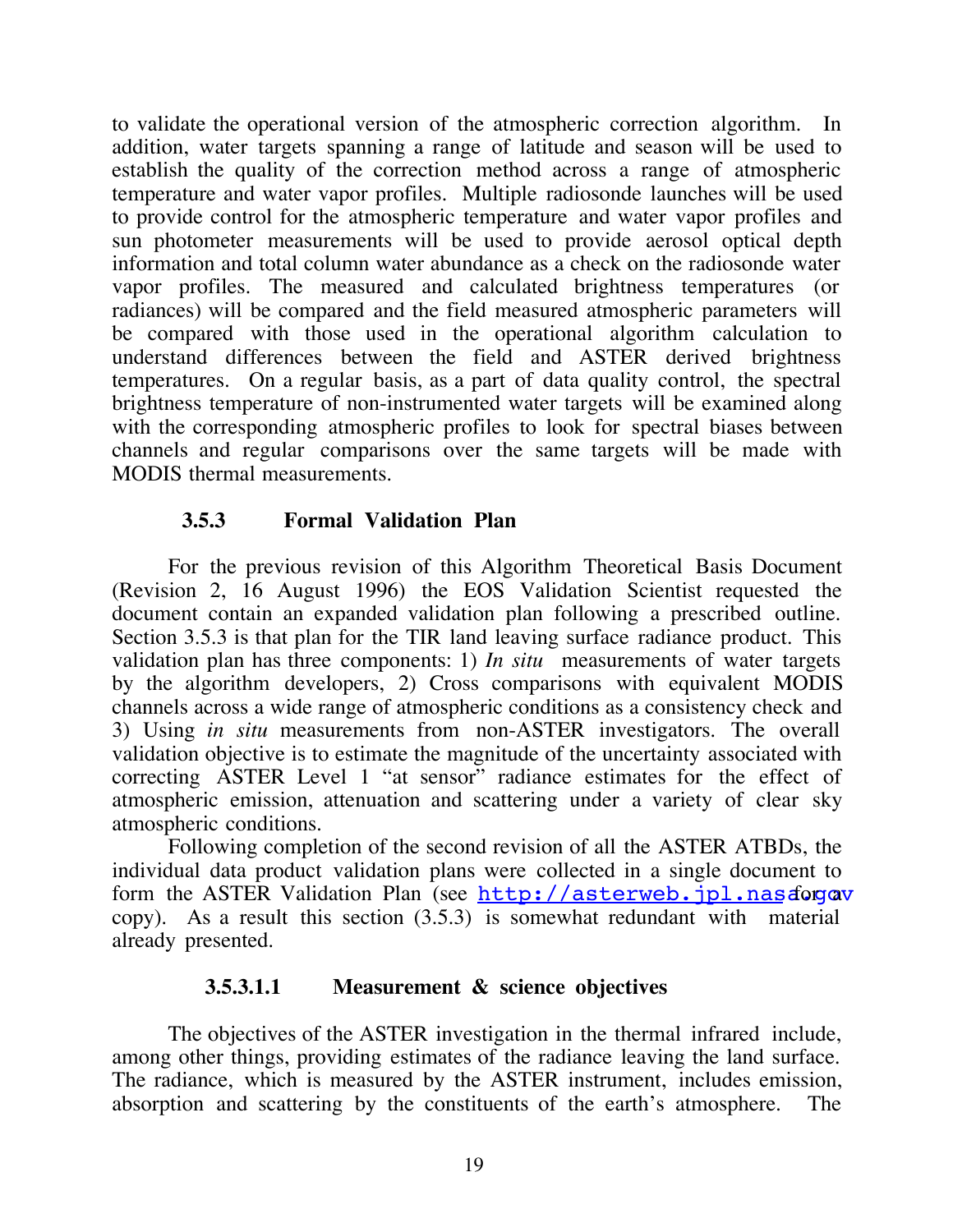purpose of the atmospheric correction method is to remove these effects of the earth's atmosphere, providing estimates of the radiation emitted and reflected at the surface. Atmospheric corrections are necessary to isolate those features of the observation, which are intrinsic to the surface, from those caused by the atmosphere. Only after accurate atmospheric correction can one proceed to study seasonal and annual surface changes and to attempt the extraction of surface kinetic temperatures and emissivities.

#### **3.5.3.1.2 Missions**

ASTER is scheduled to fly on the TERRA platform with a launch in the summer of 1999. ASTER will not fly on any of the subsequent AM or PM platforms. The design life of the instrument on orbit is five years but the design is such that, with attention to life limiting elements, ASTER should be able to produce data for the six year life of the Terra platform.

#### **3.5.3.1.3 Science data products**

The Level 2 science data product to be validated is the surface leaving spectral radiance in the five ASTER TIR channels. The radiance leaving the surface is a combination of direct emission by the surface and reflection of radiation incident on the surface from the surroundings, including sky radiation.

#### **3.5.3.2.0 Validation criterion**

#### **3.5.3.2.1 Overall approach**

The overall approach to validation for the surface leaving spectral radiance involves comparison of the Level 2 data product with estimates of the same quantity derived from simultaneous *in situ* measurements and equivalent MODIS channels.

#### **3.5.3.2.2 Sampling requirements & trade-offs**

The uncertainty in the ASTER derived TIR surface leaving spectral radiance has three main sources: 1) the uncertainties in the radiation transfer model (MODTRAN) being used, 2) the uncertainty in the estimates of atmospheric properties used to compute the emission, transmission and scattering of the atmosphere and 3) uncertainty in the on orbit instrument calibration. The sensitivity analysis documented in the Algorithm Theoretical Basis Document (ATBD) for this data product indicates that the expected uncertainty in the atmospheric profiles of moisture and temperature should dominate the overall uncertainty. The purpose of the *in situ* measurements is to insure that sources 1)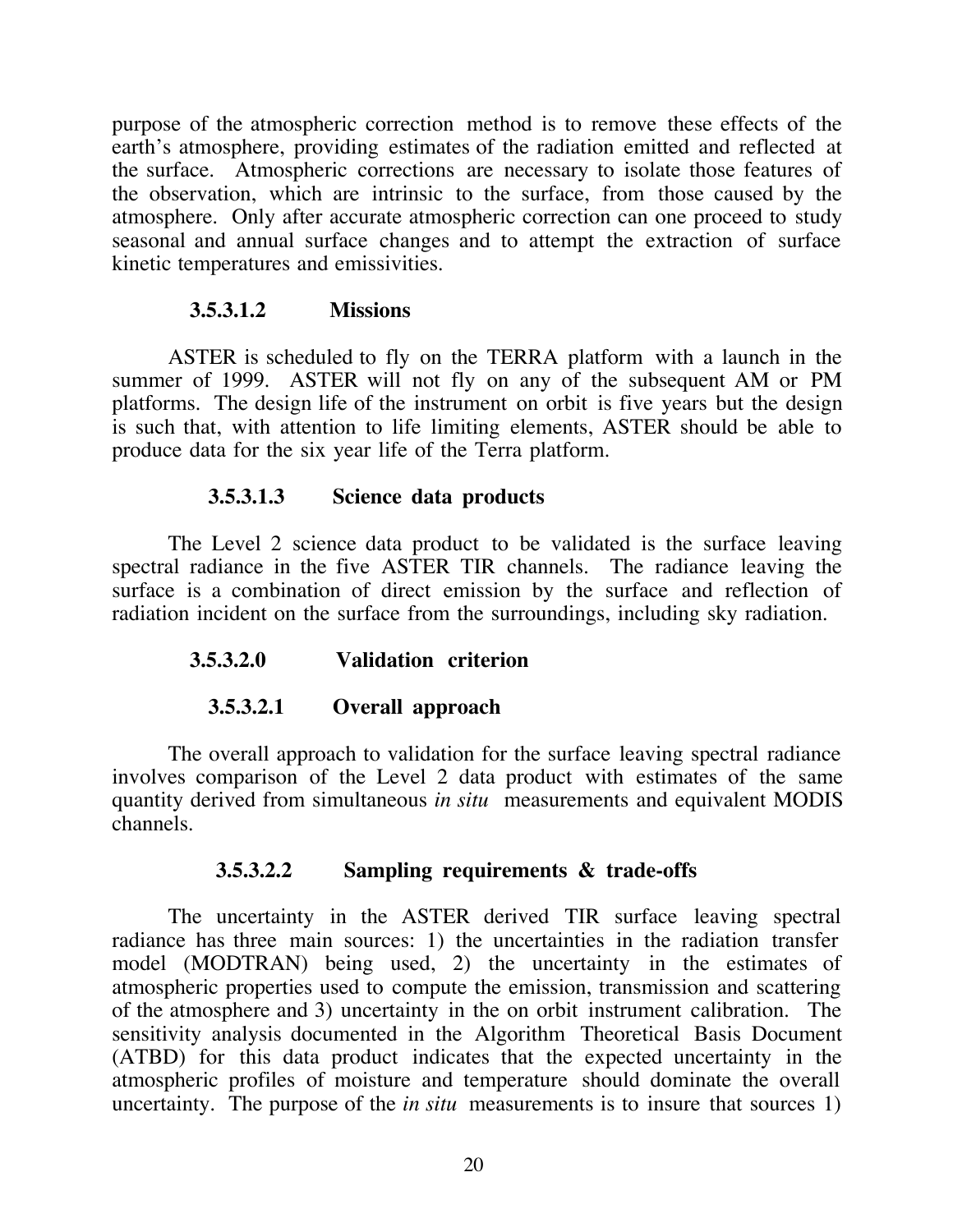and 3) above are not dominant and to provide tangible evidence the uncertainty in surface leaving spectral radiance is understood. The comparisons with MODIS will be used to provide a more frequent estimate of the quality of the product being produced and will allow the exploration of a much wider range of atmospheric conditions than will be possible with *in situ* measurements.

## **3.5.3.2.3 Measures of success**

The goal of this validation effort is to accurately estimate the magnitude of the uncertainty associated with correcting ASTER Level 1 "at sensor" radiance estimates for the effect of atmospheric emission, attenuation and scattering under a variety of clear sky atmospheric conditions.

# **3.5.3.3.0 Pre-launch algorithm test/development activities**

# **3.5.3.3.1 Field experiments and studies**

Field experiments have been conducted and are planned at about the rate of two a year, testing aspects of the following approach.:

Radiometric measurements from a boat are used to estimate the kinetic temperature of the radiating surface of water areas the size of several ASTER TIR pixels. An array of continuously recording buoys is used to assist in estimating the space and time variation in water temperature. To reduce geolocation error, 3 x 3 pixel areas will be instrumented. Radiosonde profile measurements are used to determine the atmospheric temperature and moisture profiles for use with the radiation model MODTRAN to estimate the spectral sky irradiance. The ASTER spectral response along with the surface kinetic temperature, the spectral emissivity of water and the spectral sky irradiance are used to compute the channel by channel surface leaving spectral radiance which is to be compared with the same quantity from the algorithm being validated.

Lake Tahoe and the Salton Sea are being evaluated as sites which provide a range of atmospheric conditions (e.g. warm-wet, warm-dry, cold-wet, cold-dry).

Calibration of the equipment used is a major part of this pre-launch activity and several approaches to establishing the calibration of the radiometers being used are being tried. In addition some measurements are being made of land surfaces (playas) to understand if the space/time sampling problems can be well enough understood to take advantage of the high temperatures (>30 C) land surfaces can provide.

# **3.5.3.3.2 Operational surface networks**

No "Operational" surface networks have been identified which would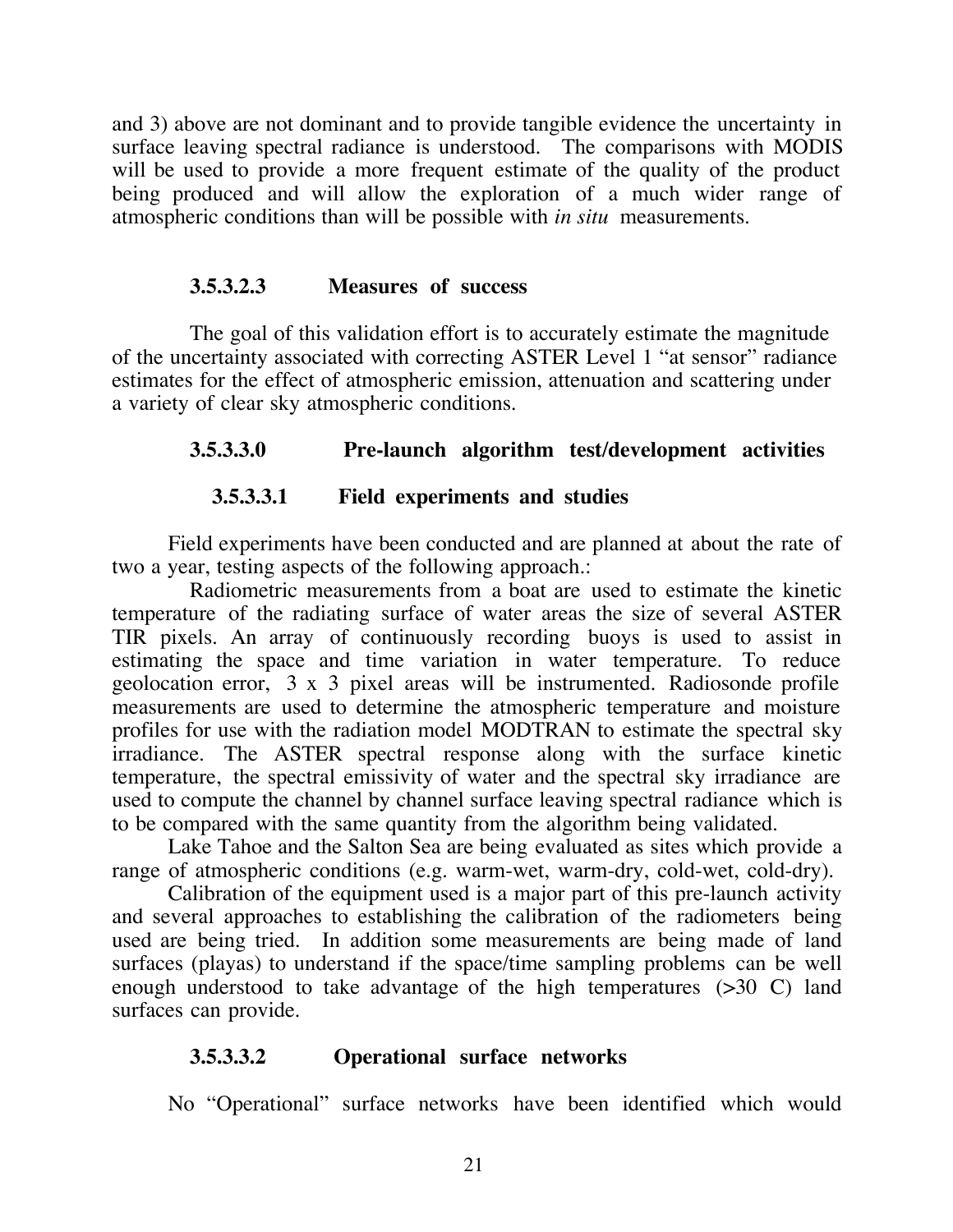directly support this validation effort with the exception of a network operated by CSIRO in Australia which could be of use in a monitoring role.

# **3.5.3.3.3 Existing satellite data**

Field experiments are generally planned around times that satellite data (e.g. Landsat, AVHRR, and ATSR) will be available.

#### **3.5.3.4.0 Post-launch activities**

#### **3.5.3.4.1 Planned field activities and studies**

Field activity in the post-launch time period will follow the pattern established pre-launch with increased frequency (up to once a month) during the first 6-8 months following launch.

#### **3.5.3.4.2 New EOS-targeted coordinated field campaigns**

The two water sites (Lake Tahoe, Nevada and the Salton Sea, California and the land site Railroad valley, Nevada) are large enough to be of use in MODIS validation activities as well as for use with ASTER. In June 1996 an EOS joint validation/calibration field campaign was conducted and its results may solidify support for related joint activities in the post-launch time period.

For ASTER the critical component for validation is estimating the kinetic or radiating temperature of an area of 3 x 3 ASTER pixels (270 x 270 m). It is likely that only ASTER team members would be willing to undertake such an activity lowering the value of coordinated campaigns.

#### **3.5.3.4.3 Needs for other satellite date**

Only data from the TERRA platform is needed for the ASTER validation of the TIR surface leaving spectral radiance. Data from the 60 m thermal channel of Landsat 7 will be useful, especially when aircraft scanner measurements are not available.

#### **3.5.3.4.4 Measurement needs (***in situ* **) at calibration/validation sites:**

The following measurements are needed: Profiles of atmospheric moisture and temperature , estimates of atmospheric aerosol content and column ozone amount, physical and spectral radiometric measurements of well established accuracy of surface temperature over 270 x 270 m areas at the time of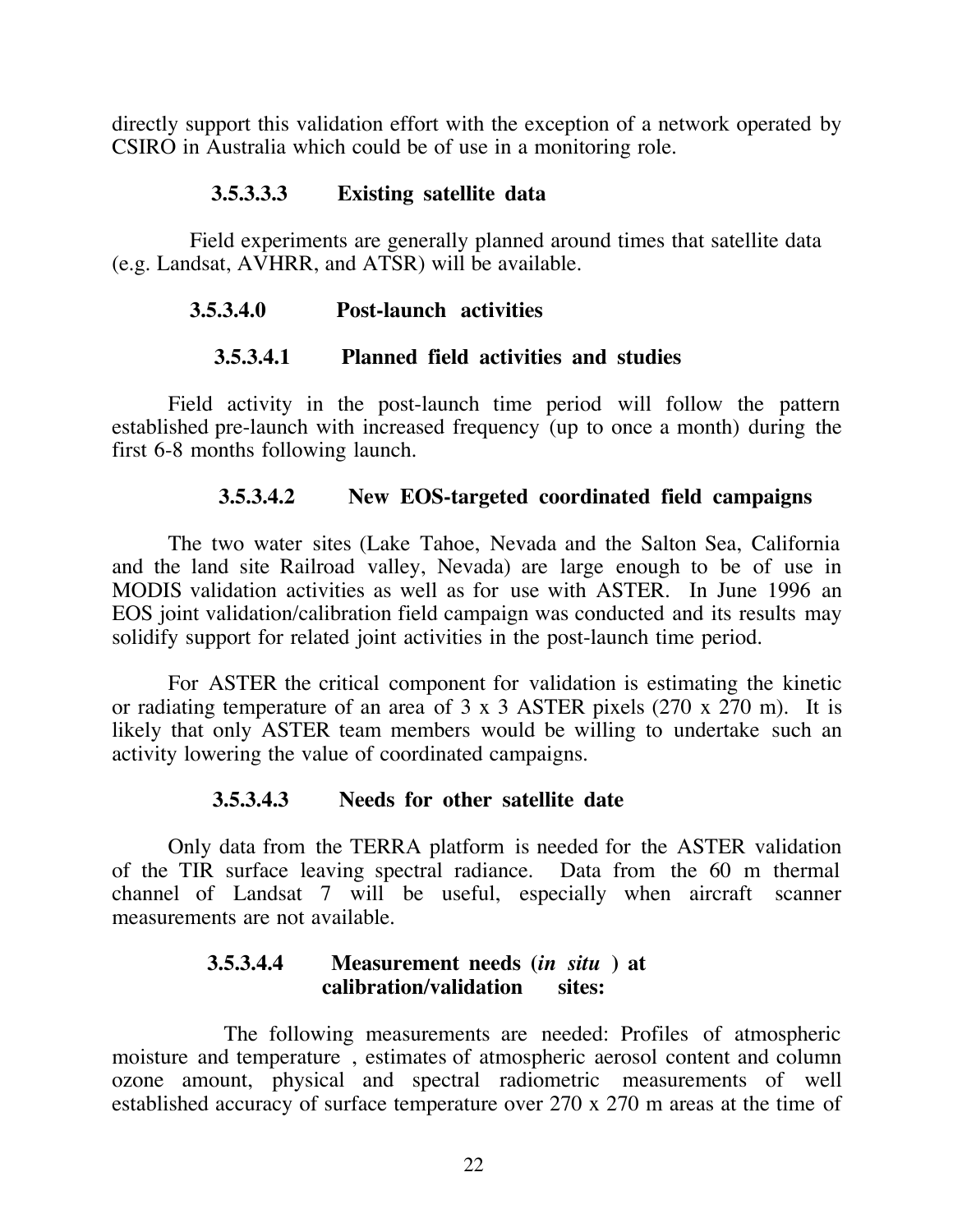TERRA overflight, spectral emissivity estimates over 270 x 270 areas for nonwater targets and good positional location of the surface measurements. In addition it will be useful to have thermal images from aircraft scanners or satellite thermal imagers of the measurement site to provide context information and a qualitative estimate of temperature heterogeneity.

# **3.5.3.4.5 Needs for instrument development (simulator)**

A well calibrated thermal scanner with channels closely matched to one or more ASTER channels will be very useful. A proposal from the Jet Propulsion Laboratory and the Ames Research Center to build a close duplicate of the MODIS Airborne Simulator has been written and submitted to the EOS Science Office in March 1996. If approved, this scanner, currently called the MODIS ASTER simulator (MASTER), would be available before or near the time of the launch of the TERRA platform.

# **3.5.3.4.6 Geometric registration site**

Geometric registration validation is a basic Level 1 activity not related to the validation activity discussed here except that the strategy of using measurements over a uniform 3 x 3 area is intended in part to compensate for small (10%) uncertainties in geometric registration.

# **3.5.3.4.7 Intercomparisons (multi-instrument)**

Intercomparison with the surface temperature deductions of MODIS for both land and sea surface temperature are a basic part of the plan for the validation of the TIR surface leaving spectral radiance. In principle MODIS measurements will always be available when ASTER data is collected and these intercomparisons will be especially valuable in monitoring the performance of the ASTER algorithm and in exploring atmospheric conditions which may never be seen at the validation sites.

# **3.5.3.5.0 Implementation of validation results in data production**

# **3.5.3.5.1 Approach**

Validation is sufficiently important that a peer reviewed publication of the initial validation results is planned. Because such publication is likely to involve a delay between completion of the paper and its publication, validation results will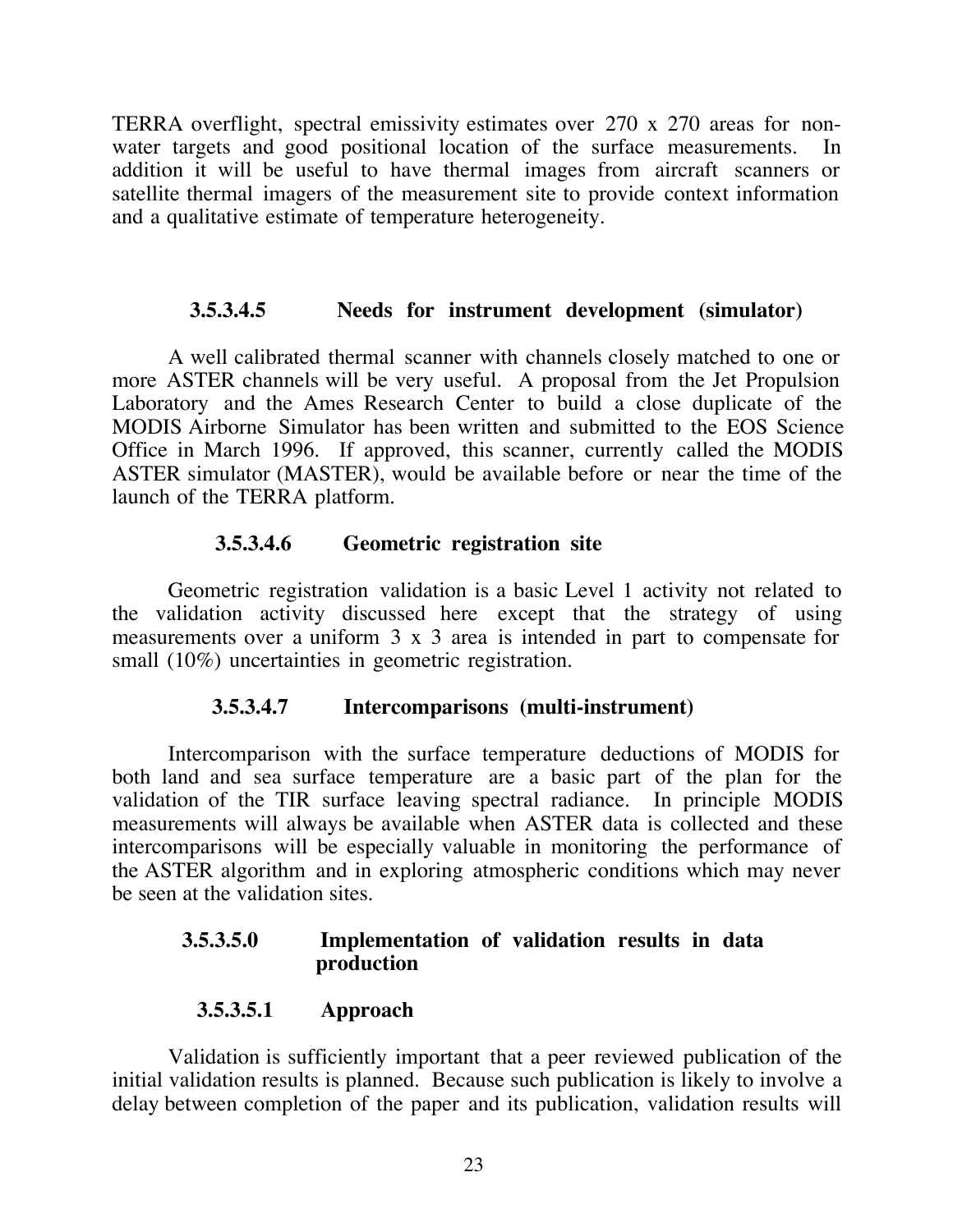be available in text form at the DAAC responsible for processing ASTER data to Level 2 (currently this would be at the Eros Data Center).

# **3.5.3.5.2 Role of EOSDIS**

It is expected that the EOSDIS will make available the results of processing ASTER validation scenes to Level 2 in a timely manner and will make available the validation reports of section 5.1 to interested users in electronic form.

# **3.5.3.5.3 Plans for archiving of validation data**

Validation data and a description of the processes, procedures and algorithms used will be archived in the ASTER Team Leaders processing facility

## **3.5.3.6.0 Summary**

Taken as a whole the *in situ* measurements and instrument to instrument intercomparisons planned should provide a rich extensive set of validation data permitting an assessment to be made of the uncertainty in the ASTER TIR atmospheric correction algorithm.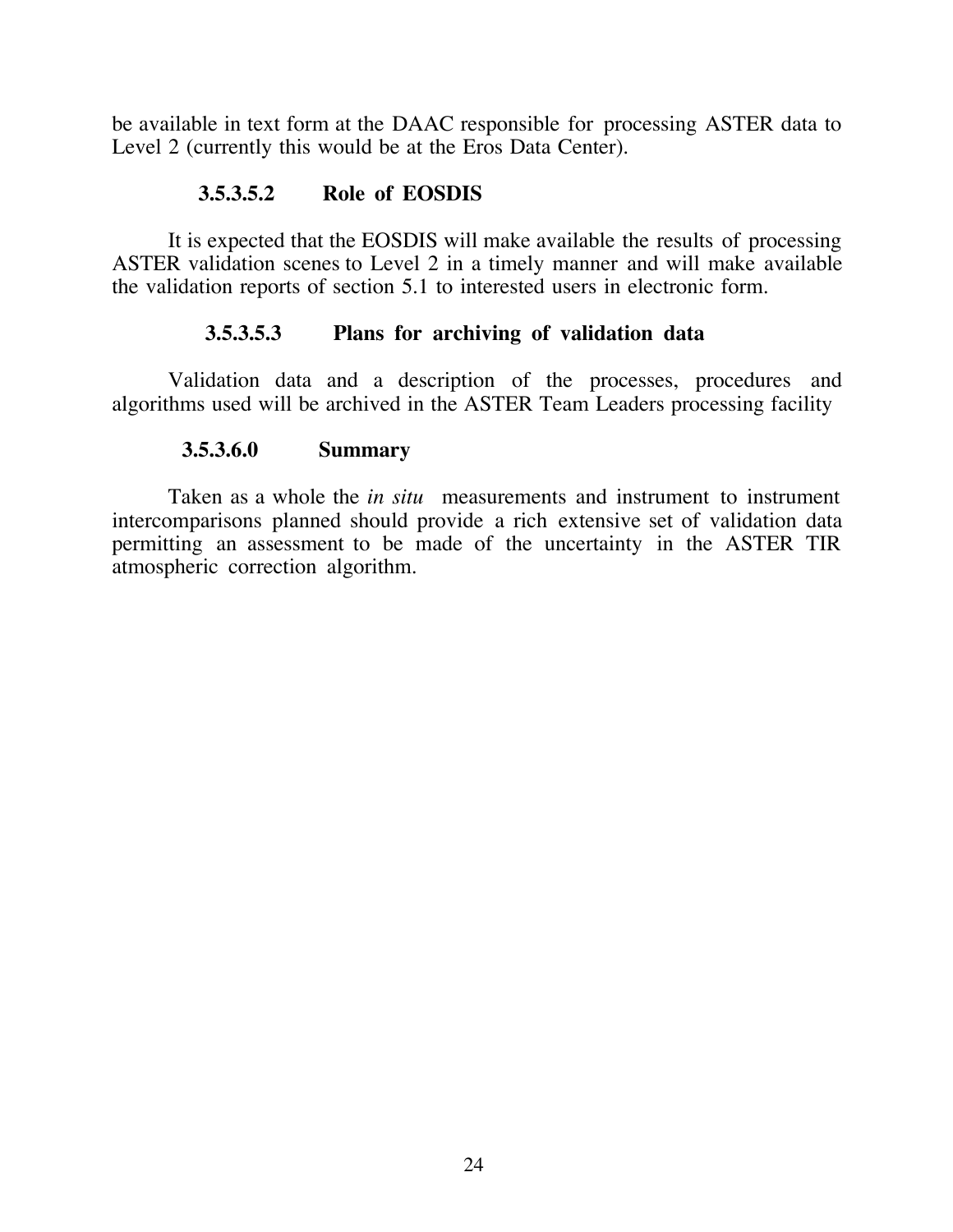## **References**

Abreu, L. W., et al. (1991). MODTRAN. The Proceedings of the 1991 Battlefield Atmospherics Conference, El Paso, TX,

Anderson, G. P., et al. (1993). MODTRAN2: Suitability for remote sensing. The workshop on atmospheric correction of Landsat imagery California, Torrance, CA, Geodynamics Corporation

Becker, F. (1987). "The impact of spectral emissivity on the measurement of land surface temperature from a satellite." International Journal of Remote Sensing **8**(10): 1509-1522.

Berk, A., et al. (1989). `MODTRAN: A moderate resolution model for LOWTRAN 7. Spectral Sciences, Inc., Burlington, MA.

Clough, S. A., et al. (1988). FASCOD3: Spectral simulation . Proceedings of the International Radiation Symposium, Deepak Publishing.

Deschamps, P. and T. Phulpin (1980). "Atmospheric correction of infrared measurements of sea surface temperature using channels at 3.7, 11 and 12  $\mu$ m." Boundary Layer Met. **18**: 131-143.

Fielding, E., B. Isacks, M. Barazangi, and C. Duncan (1994). "How flat is Tibet?" Geology **22** : 163-167.

Fujisada, H. and M. Ono (1991). Overview of ASTER design concept. Future European and Japanese remote sensing sensors and programs, Bellingham, WA,

Gesch, D. B. (1994), "Topographic data requirements for EOS global change research", U. S. Geological Survey, 60 pp.

Harding, D. J., Bufton, J. L., & Frawley, J. J. (1994). "Satellite laser altimetry of terrestrial topography: Vertical accuracy as a function of surface slope, roughness, and cloud cover". IEEE Transactions on Geoscience and Remote Sensing 32(2), 329-339.

 . Hilland, J. E., et al. (1985). "Production of global sea surface temperature fields for the Jet Propulsion Laboratory Workshop Comparisons." Journal of Geophysical Research. **90**(C6): 11,642-11,650.

Kalnay, E., et al. (1990). "Global numerical weather prediction at NMC." Bulletin of the American Meteorological Society **71**(10): 1410-1428.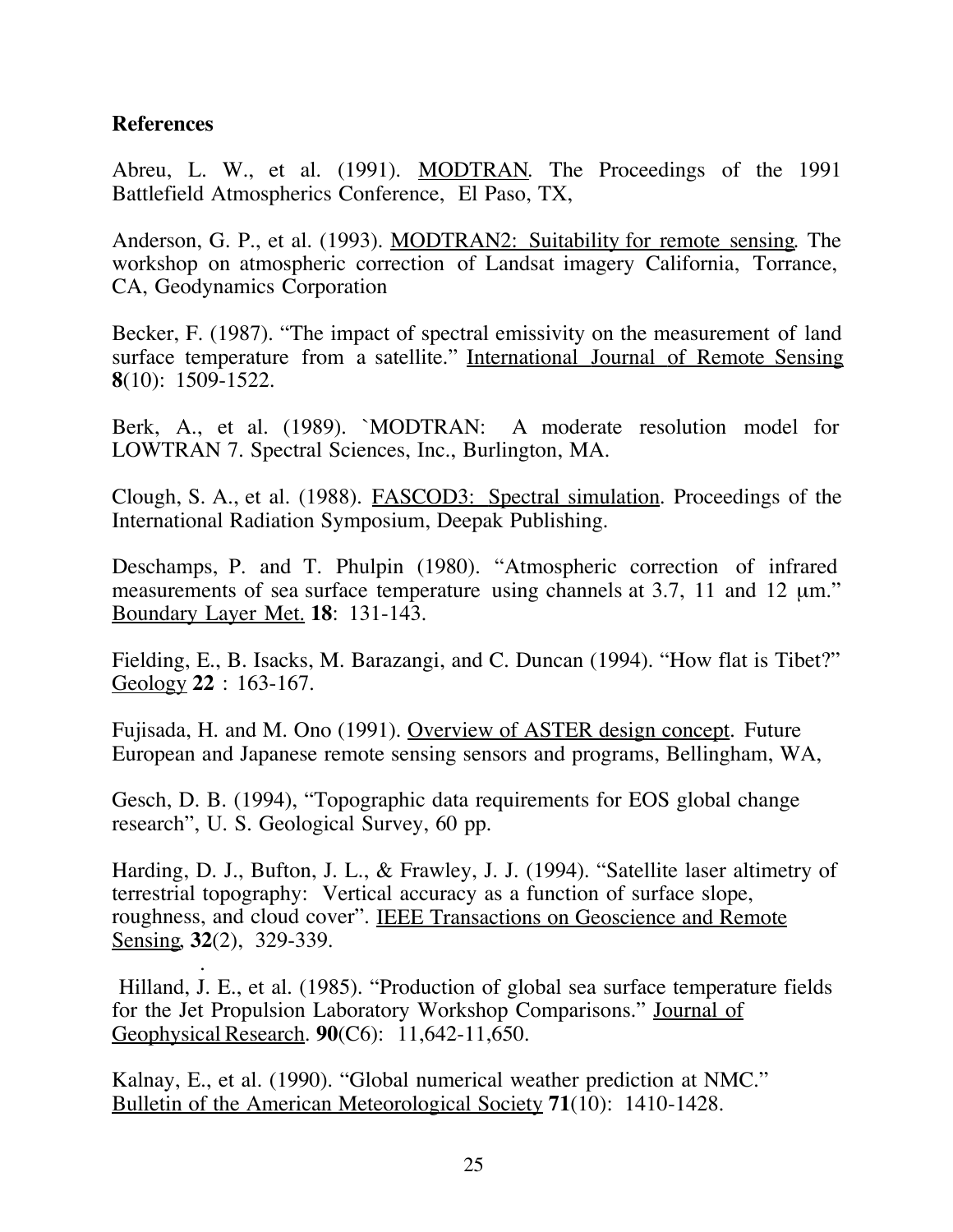Kneizys, F. X., et al. (1983). Atmospheric Transmittance/Radiance: Computer Code LOWTRAN 6. Air Force Geophysics Laboratory.

Kneizys, F. X., et al. (1988). User's guide to LOWTRAN 7. Air Force Geophysics Laboratory. Kneizys, F. X., et al. (1980). Atmospheric Transmittance/Radiance: Computer Code LOWTRAN 5. Air Force Geophysics Laboratory.

McMillin, L. M. (1975). "Estimation of sea surface temperature from two infrared window measurements with different absorption." Journal of Geophysical Research **90**: 11,587-11,600.

Prabhakara, C., et al. (1975). "Estimation of sea surface temperature from remote sensing in the 11 and 13 µm window region." Journal of Geophysical Research **79**: 5039-5044.

Price, J. C. (1984). "Land surface temperature measurements from the split window channels of the NOAA 7 Advanced Very High Resolution Radiometer." Journal of Geophysical Research **89**: 7231-7237.

Rothman, L. S., et al. (1992). "The HITRAN molecular database: Editions of 1991 and 1992." Journal of quantitative spectroscopy and radiative Transfer **48**: 469-.

Schubert, S. D., et al. (1993). "An assimilated dataset for earth science applications." Bulletin of the American Meteorological Society **74**(12): 2331- 2342.

Selby, J. E. A., et al. (1978). Atmospheric Transmittance/Radiance: Computer Code LOWTRAN 4. Air Force Geophysics Laboratory.

Selby, J. E. A. and R. A. McClatchey (1972). Atmospheric Transmittance from 0.25 to 28.5 µm: Computer Code LOWTRAN 2. Air Force Geophysics Laboratory.

Selby, J. E. A. and R. A. McClatchey (1975). Atmospheric Transmittance from 0.25 to 28.5 µm. Air Force Geophysics Laboratory.

Wan, Z. and J. Dozier (1992). Effects of temperature-dependent molecular absorption coefficients on the thermal infrared remote sensing of the earth surface. IGARSS'92, Houston, Texas.